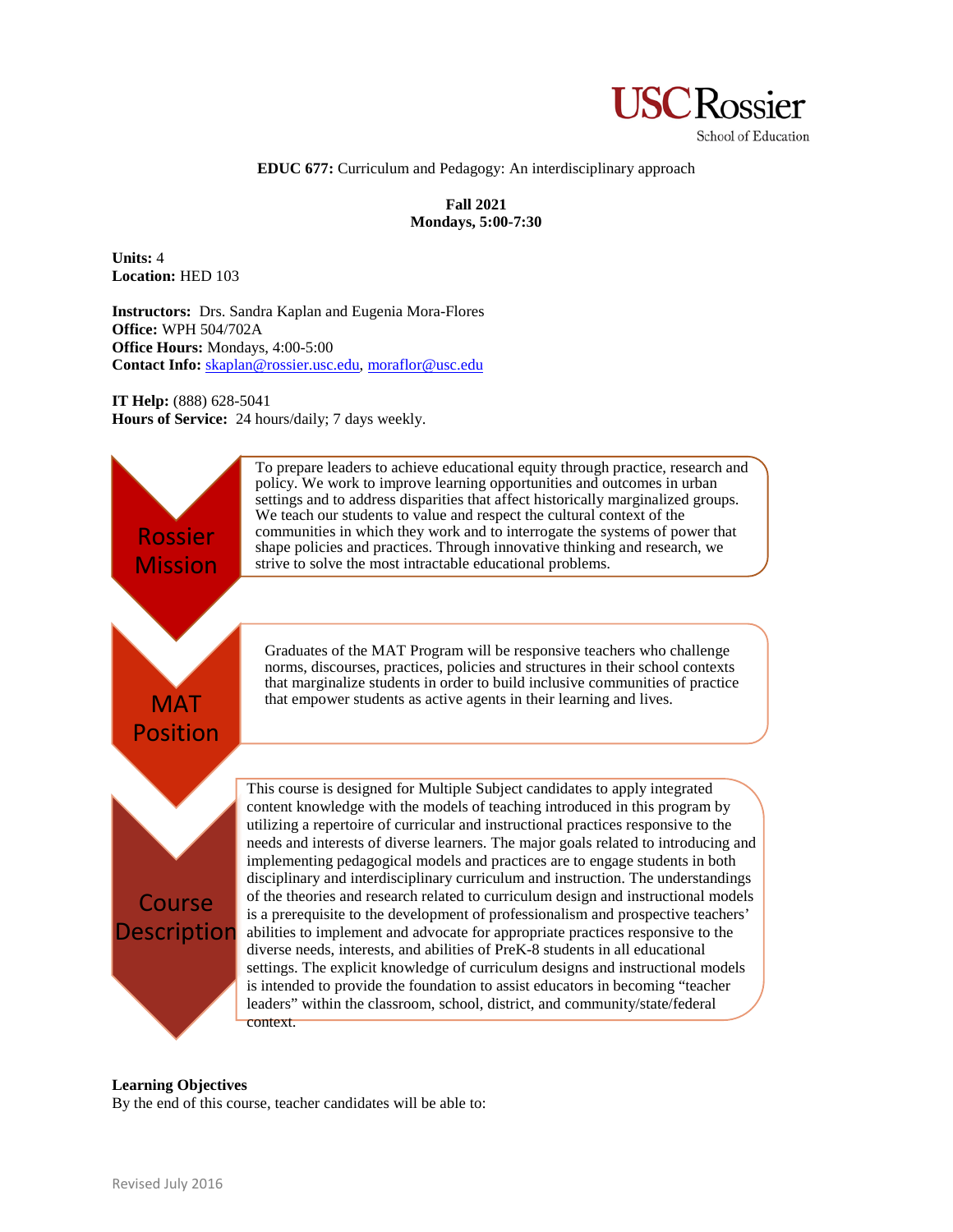- 1. Justify the match between curriculum, instructional practices and student needs (i.e academic, socialemotional, linguistic, economic and socio-cultural).
- 2. Exemplify mastery in the implementation of models of teaching: such as Direct Instruction, Advance Organizer, Group Investigation, Socratic Seminar, 5Es, and Role Playing.
- 3. Select, plan and implement curricular and instructional decisions to meet the diverse needs of students and to advocate for these selections to colleagues, administrators and parents.
- 4. Construct clear and appropriate lesson plans that articulate the relationship between subject area, standards, objectives, curriculum, and instructional practices

# **Distance Learning**

This course is offered both online and on campus; the activities, expectations and requirements are identical across the two versions. The online course is conducted through a combination of real time and asynchronous modules, just as the on-campus version is conducted with some in-class and out-of-class sessions. About 70% of the course will occur asynchronously. All candidates will be required to complete assignments online and independently along with completing related reading assignments. The time needed to complete all assignments fulfills course unit time requirements by the university for a four-unit course. By this point in the program, candidates' level of technical competence should include basic knowledge of the Internet. They should have an account on, at least, one site that allows people to interact with one another (e.g. Facebook, Zoom, Skype, etc.). Basic tasks will include posting attachments, opening and posting to discussion forums and uploading assignments (the mechanics of this will be reviewed and supported through technical support). In addition, to complete assignments and access course documents, candidates should have some familiarity with Microsoft Word, Power Point, Excel, Google Suite and basic Internet surfing.

Candidates will have ongoing access to the instructor and fellow classmates throughout the course. Through the Course Wall and e-mails the instructor will maintain communication with candidates. These tools also provide candidates with a variety of ways to contact the instructor and share ideas, comments and questions with the instructor and/or classmates through private and public means. In addition, candidates will be made aware of realtime opportunities for discussion with the instructor and classmates, including but may not be limited to the synchronous/in person class time sessions. All required materials will be prepared and posted prior to the start of the course, but an instructor may add additional optional material at any point. E-mail and chat will be the primary forms of immediate communication with the instructor. E-mail will be checked on a daily basis *during* the week and will be responded to within 48 hours.

### **In the Event of Technical Breakdowns**

Candidates may submit assignments to the instructor via e-mail by the posted due date. Remember to back up your work frequently, post papers on the LMS (Learning Management System), load files onto a power drive, and keep a hard copy of papers/projects.

#### **Standards of Appropriate Online Behavior:**

The protocols defined by the USC Student Conduct Code must be upheld in all online classes. Candidates are not allowed to post inappropriate material, SPAM to the class, use offensive language or online flaming. For more information, please visit:<https://sjacs.usc.edu/>

#### **COURSE REQUIREMENTS**

All of the requirements for this course are described below. The MAT program adheres to the Carnegie standard for course workload. The expected weekly "class time" is 2.5 hours. The expected weekly "out of class" workload for this course is approximately 6 hours 20 minutes including but not limited to class readings, assignments and learning activities. In addition, all candidates will complete fieldwork responsibilities that contribute to the overall course load expectations. The following provides a description of all of the Class Time activities and Out-of-Class assignments that are required for this course.

#### **Description of Assignments**

In this course, you will learn alongside other novice teachers to develop, instantiate, modify, adapt, and or create curriculum in your content area in order to activate and leverage learners' prior knowledge to increase the accessibility, rigor and relevance of the curriculum; plan lessons through the lens of curriculum development, rather than planning lessons as discrete events or activities; effectively translate standards into lesson and unit objectives;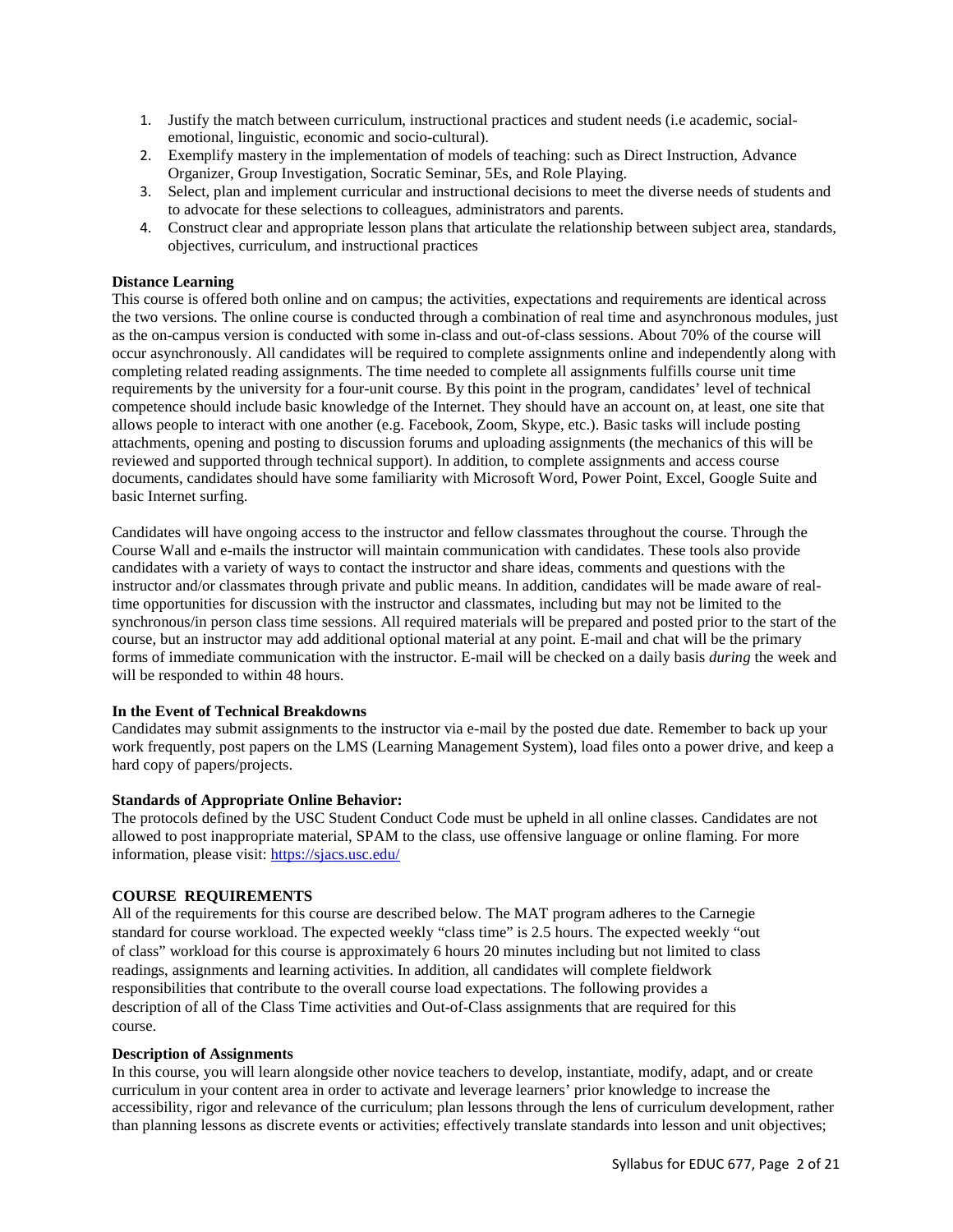engineer opportunities for students to provide evidence of intended learning; scaffold learners' experiences to build disciplinary knowledge, interdisciplinary connections, and academic language; and embed curriculum processes and materials that are authentic to the discipline, enable "real world" application, and promote higher order thinking with the use of more advanced cognitive tools.

The course work (readings, activities, and assessments) are designed to provide you opportunities to observe and investigate the complexities of your fieldwork classroom's social context, environment, instructional practices, and the learners' various funds of knowledge (prior knowledge and academic work). Our goal as your teacher educators is to prepare you to engage in what researchers Lampert et al. (2013) describe as "intellectually ambitious instruction" (p. 226). Smylie & Wenzel (2006) note that if done well, this kind of instruction will help learners "develop in-depth knowledge of subject matter, gain higher-order thinking skills, construct new knowledge and understanding, and effectively apply knowledge to real-world situations" (p. 7, as cited by Lampert et al., 2013). This course borrows Lampert et al.'s conception of rehearsal: "Rehearsal can involve notices in publicly and deliberately practicing how to teach rigorous content to particular students using particular instructional activities" (p. 227) and the models of teaching introduced in Term 1 of this program.

This course also incorporates components of Lampert et al.'s (2013) "Cycles of Enactment and Investigation" and Rodgers's (2002) Reflective Cycle frameworks to engage you in a series of evidence-based inquiry, rehearsal, application, and reflection practices throughout the course and during your fieldwork application of instructional activities (IAs) and models of teaching (MOTs) learned in this course. Represented in a cyclical graphic below, Figure 1 demonstrates the process in which you will engage to complete a reflective teaching cycle of observation, preparation, rehearsal, enactment, and analysis.

# *Figure 1: MAT Reflective Teaching Cycle*

Each of the assignments you will be expected to complete in this course will be structured to support this reflective cycle. Each assignment will ask you to provide evidence that you are learning to see, describe, analyze, and experiment or "enact" instructional activities, models of teaching, or other curriculum practices in your discipline and fieldwork classroom context.



### **Guided Practice: Our Program's Approach to the Student Teaching Fieldwork Experience**

Guided Practice is a purposefully designed fieldwork experience for Teacher Candidates to enact the theories in curriculum, pedagogy, assessment, critical reflection, equity, and inclusion in urban, high needs, racially, ethnically, and linguistically diverse classrooms. The MAT Program distinguishes this experience from more traditional fieldwork (student teaching) in the following ways: Sociocultural learning theory frames the Candidate's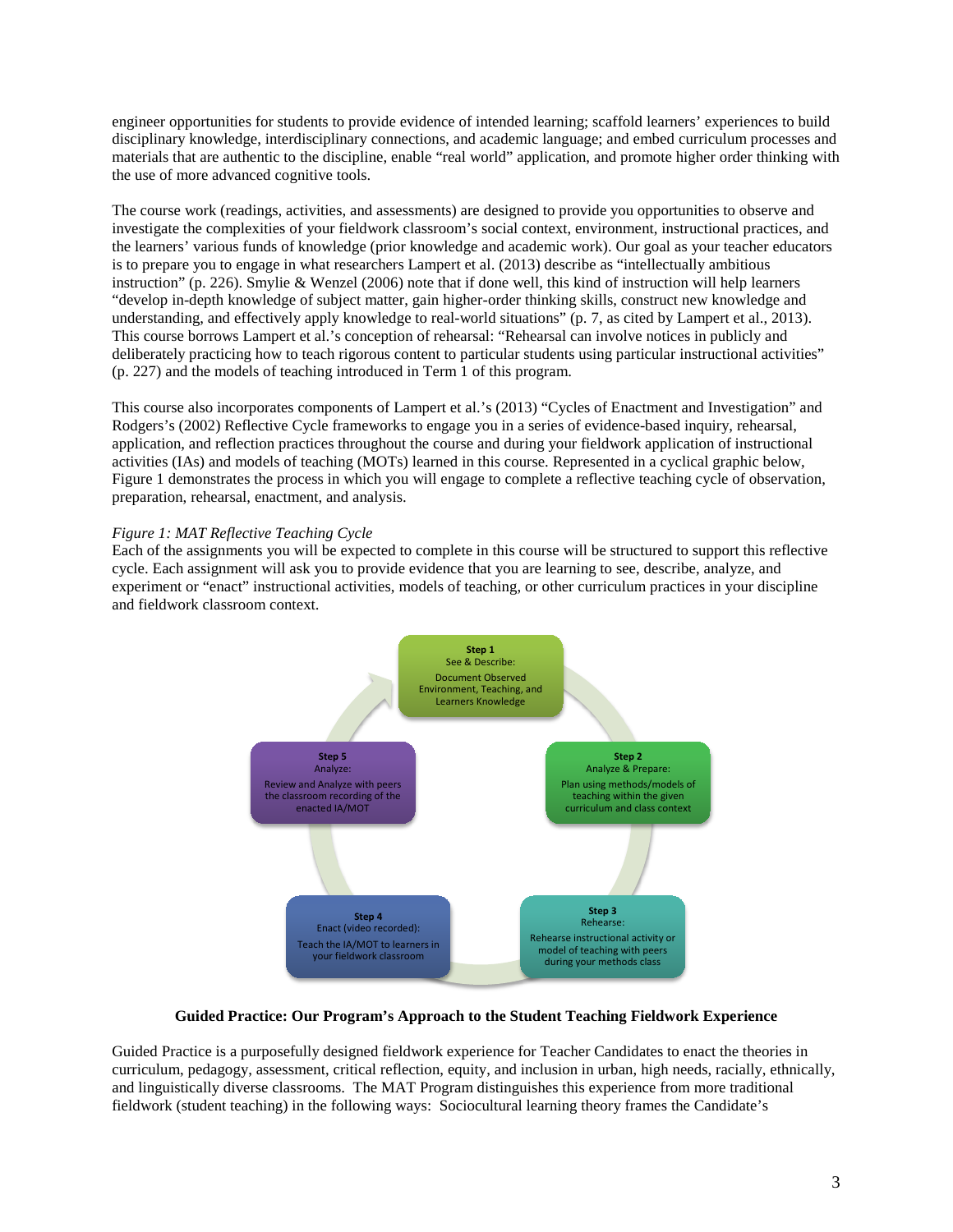preparation and engagement with K-12 students. MAT Faculty and Guiding Teachers support candidates in their practice wherever they are in their development and engage them in a Reflective Teaching Cycle of continuous reflection and improvement over time with the use of lesson videos. Guided Practice includes a highly interactive relationship among MAT Faculty, the Guiding Teacher, and the Candidate. These intentional interactions allow for a stronger bridge from theory to practice. The program uses a research-informed "scope and sequence" that outlines a gradual progression of teaching load responsibilities in which the Candidate engages in fieldwork four days weekly, progressing from observation and co-teaching with the Guiding Teacher to leading more and more classes weekly. This progression allows for feedback from the Guiding Teacher and MAT Faculty, and for reteaching when necessary, so that the Candidate can internalize teaching that is student-centered, rigorous, and provide students with appropriate challenges that promote learning. Guided Practice culminates in an Exit Interview in which the Candidate has co-developed an Induction Individual Development Plan that extends their professional learning beyond graduation and preliminary certification into their first years of professional practice.

### **School Site Requirements**

First and foremost, all members of Guided Practice are expected to fulfill the basic requirements of their respective roles—Teacher Candidate, Guiding Teacher or Guided Practice Instructor—as they are laid out in the Guided Practice Handbook- School Placement Policies and Roles and Responsibilities. See specifically: "School Site Attendance and Daily Expectations." Additionally, all teacher candidates must complete the following assessments during Guided Practice. Rubrics are available in the Course Toolbox; however, your instructor may provide updated/revised rubrics via email. Instructors will review rubrics in class as assessments are introduced.

### **Overview of Scope & Sequence for Teaching Load Expectations**

The MAT Program's Scope & Sequence for the two-part sequential course, Applications of Curriculum and Instruction in High Needs Schools Part A and Part B illustrates a steady progression in teaching load responsibilities from Part A to Part B, as noted in the tables below the guidelines provided.

Candidates are typically advised that a "lesson" constitutes one complete learning event that has been planned with a clear and measurable learning objective and includes a *beginning* (e.g., this lesson activity might include a do-now, anticipatory set, or another motivation activity), *middle* (e.g., these lesson activities might include direct instruction and student centered activities with the use of formative assessment techniques), and *end* (e.g., a closure activity such as an exit ticket). A lesson should be viewed as an interactive process rather than as a "presentation" or "lecture." The candidate must create a bond between her or himself and the students s/he is teaching. S/he must learn as much as possible about these students so that s/he can differentiate instruction and design strategies to address the needs of all students in these classes. Candidates should consult her/his USC Professor for additional information about the models of instruction, appropriate length, and acceptable content of lesson designs to be implemented.

By completing 1 week of co-teaching in EDUC 673, and 3 weeks of solo teaching in EDUC 677 candidates will fulfill the required 4 weeks of co-teaching or solo teaching. Solo or co-teaching includes those activities in which the candidate plans or co- plans the lessons, delivers the lessons, and assesses or grades student work. During this period, the candidate is expected to fully participate within the school environment and experience and understand the full range of activities and responsibilities of being a teacher of record. The solo or co-teaching period is to ensure that the candidate experiences the full range of instruction rather than sporadic lesson delivery. During this time the candidate should be fully responsible for: planning lessons based on the students in their classroom, delivering the lessons, monitoring student progress toward achieving the academic goals included in the lessons, informal and formal assessment of students, and reflection of their teaching practice.

# **Elementary/Multiple Subjects Candidates**:

- Lessons for early childhood and elementary age students may be shorter (or, in some cases, longer) in length than a secondary class period, but still follow the lesson guidelines mentioned above.
- During Part A, as candidates progress from one lesson to two lessons, the second lesson should be taught on the next day (sequentially) in the same content area. Any configuration that allows for the sequencing, transitioning, and continuity of lessons from one day to the next is strongly recommended.

# **Scope and Sequence of Teaching Load Responsibilities (EDUC677)**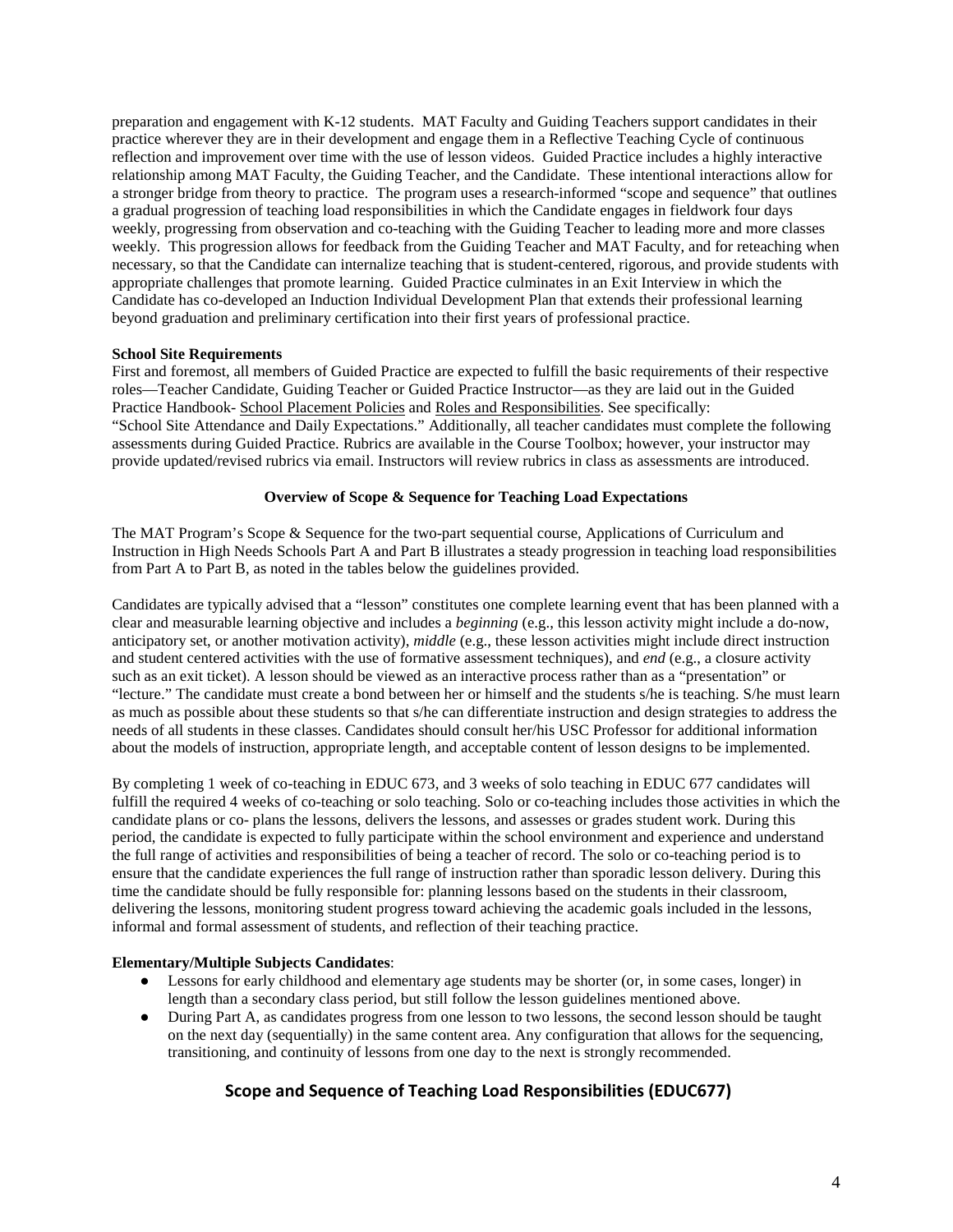The Teaching Load Responsibilities listed below are a program-sanctioned recommendation. Should the candidate plan to teach fewer or more lessons than those recommended below, the candidate must gain approval from *both the Guiding Teacher and the USC Instructor*.

| approval from both the Galanty Teacher and the OSC mstrattor. |                                                                                                    |  |  |
|---------------------------------------------------------------|----------------------------------------------------------------------------------------------------|--|--|
| Week                                                          | <b>Teaching Load</b>                                                                               |  |  |
|                                                               | Learn the curriculum, learners, observe the GTs, and plan your first lesson                        |  |  |
| 2                                                             | 2 sequential lessons                                                                               |  |  |
| 3                                                             | 2 sequential lessons                                                                               |  |  |
| 4                                                             | 4 sequential lessons                                                                               |  |  |
| 5                                                             | 4 sequential lessons                                                                               |  |  |
| 6                                                             | 6 lessons = 4 sequential + 2 additional sequential (e.g., one lesson per day on Mon & Tues and two |  |  |
|                                                               | lessons per day on Weds & Thurs)                                                                   |  |  |
| $\overline{7}$                                                | 6 lessons                                                                                          |  |  |
| 8                                                             | 8 lessons = 4 sequential + 4 additional sequential (i.e., two                                      |  |  |
|                                                               | lessons per day)                                                                                   |  |  |
| 9                                                             | 8 lessons                                                                                          |  |  |
| 10                                                            | 8 lessons, including 1 full day (i.e., your P-GT's full lesson load for one normal day)            |  |  |
| 11                                                            | 8 lessons, including 2 full days                                                                   |  |  |
| 12                                                            | 4 full days                                                                                        |  |  |
| 13                                                            | 4 full days                                                                                        |  |  |
| 14                                                            | 8 lessons                                                                                          |  |  |
| 15                                                            | 6 lessons                                                                                          |  |  |

# **Fieldwork Log**

During guided practice, you will be asked to keep a fieldwork log that documents your hours in the field. The fieldwork log can be found on the LMS in the Toolbox. Please be sure to enter your hours regularly and have it signed by your guiding teacher. If you attend extra events (e.g. back to school night, parent teacher conferences, teacher professional development sessions) log them as well. This form is important to account for your time in the field and will also be part of your credential packet at the end of the MAT program when you are ready to apply for your CA teaching credential. At the end of the semester you will upload your completed log with your final observation to the LMS. Be sure to keep a copy of the log for your records. You will submit the final logs at the end of the MAT program to the MAT credential analyst office as part of your comprehensive credential packet.

# **Assignment 1: The Entry Interview\***

The Entry Interview provides a structured opportunity for you, your Guiding Teacher, and your 677 Instructor to meet together to discuss your understanding of the expectations of this course, your learning goals for the second fifteen weeks of "guided practice", the elements that will count as "evidence" of you meeting those goals, and the activities that will constitute your assessment of teaching performances throughout the course/placement. The Entry Interview is a mandatory component of this course and program and may be conducted over the phone, through Zoom, or through the use of other video conferencing software. You will be expected to actively assist in the arrangement of the Entry Interview with the 677 Instructor and Guiding Teacher. Your 677 Instructor will ask questions to challenge your assumptions, while assisting you in cultivating your goals and refining your plan for achieving and assessing those goals. Please refer to the guide for this assessment before attending your Entry Interview.

# Week 1-2 – CR/NC - 5% of final grade

# **Assessment 2: Weekly USC Candidate Observation and Goal Setting Form**

During the first seven weeks of this course, you will observe instruction in your assigned classroom(s) and focus on the ways the Guiding Teacher considers the needs of learners, the support the Guiding Teacher provides to learners who have not yet acquired the essential prerequisite skills for each lesson, and the tools the Guiding Teacher uses to facilitate learning (resources, language, and strategies). Additionally, you will identify the theoretical approaches the Guiding Teacher uses and reflect upon how these strategies fit into your beliefs about the ways to achieve higher learning outcomes. Starting in Week 2 and continuing through the end of Week 15, you will lead instructional lessons by following the Scope and Sequence Guide outlined in this syllabus. On a biweekly basis, starting in Week 5, you should provide a copy of the "USC Candidate Observation Form" to your Guiding Teacher, request that s/he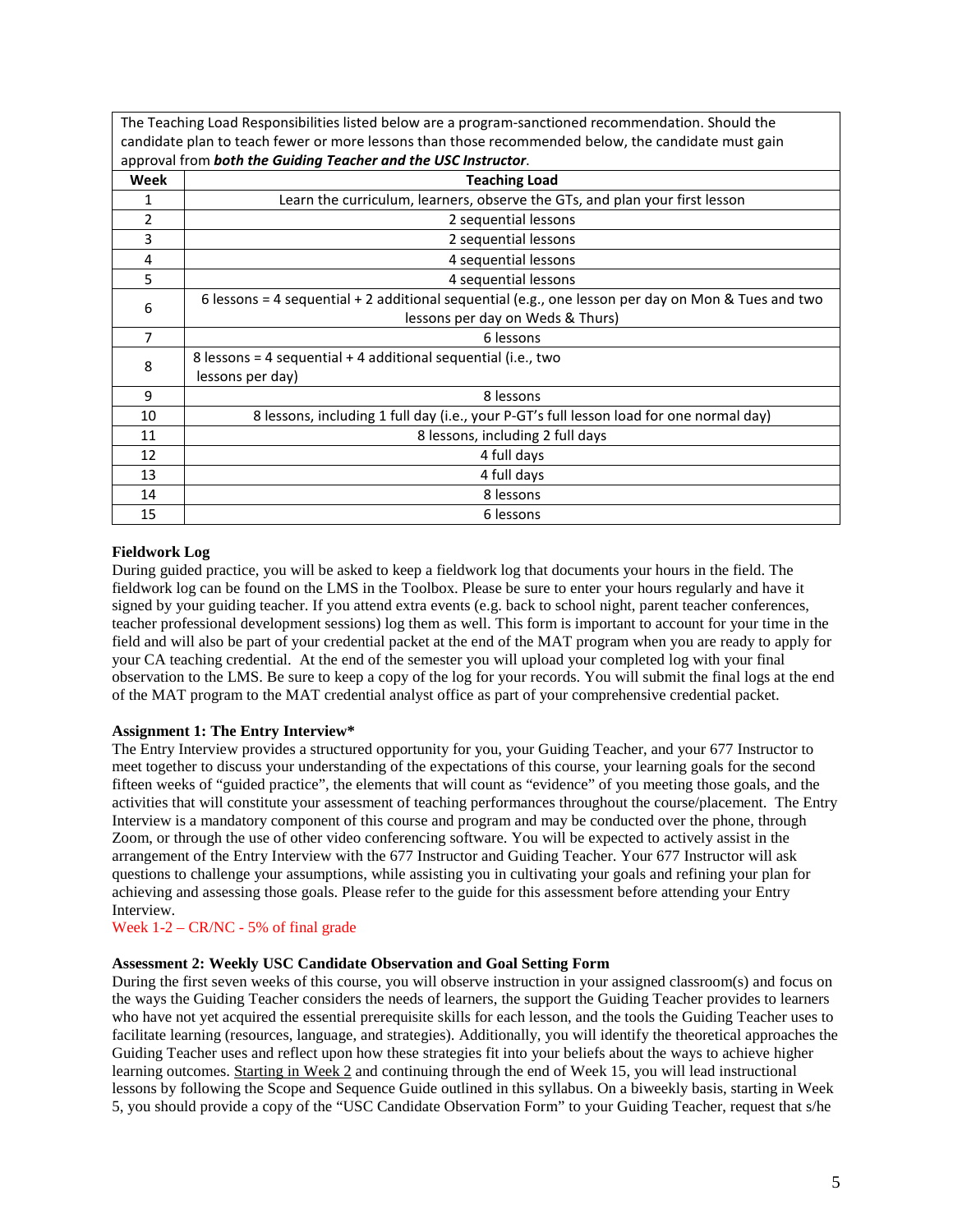complete the observation form by Thursday, and then review its contents, clarify her/his instructional goals for you, and both parties should sign the form. You should then scan (.pdf) or photograph (.jpg) a clear image of the form and upload it to the LMS on the appropriate assignment page. Points are not assigned by the Guiding Teacher – the purpose of the form is for your GT to provide you with instructional and constructive written feedback, from which you can set clear and tangible teaching goals each week. Please encourage your Guiding Teacher to provide as many details as possible in their feedback to you on this form. Using the reflective goal questions provided, you will provide a short synopsis of the pedagogical skills you have learned and your future instructional goals on this observation form.

Six observation forms are due on Friday of Week 5, Week 7, Week 9, Week 11, Week 13, and Week 15. Each complete form is worth up to 10 points each/60 possible points - 10% of final grade

#### **Assignment 3: Reflective Focus Videos**

The purpose of the two Reflective Teaching Events (RTEs) is to develop your practice through planning, instruction, assessment, and reflection. In Term 2, the lesson video assignments required you to observe the learning context, document existing learning and teaching practices, and investigate evidence of ongoing student learning. In Term 3, you will focus your work on instructional activities, models, or methods introduced in the program and this course. Your opinion about the quality of teaching and learning is useful, but you must rely on the details that make up the evidence of learning: as in the behaviors, actions, words, and practices you observe, enact yourself, and analyze for the purposes of professional growth as a new teacher. An RFV may be 10-25 minutes in length, depending on the breadth and depth of the instructional activity. A full description of the RFV assignment, including a rubric, will be provided in the RFV Assignment Guide.

**Focused Video 1** (Week 4): Videorecord an Instructional Activity demonstrating differentiation **Focused Video 2** (Week 5): Videorecord an Instructional Activity demonstrating supporting students social-emotional learning

**Focused Video 3** (Week 6): Videorecord an Instructional Activity demonstrating interdisciplinary teaching and learning

**Focused Video 4** (Week 10): Videorecord an Instructional Activity that demonstrates an area of strength related to accommodating the interaction between curriculum, instruction and assessment

**Focused Video 5:** (Week 11) Videorecord an Instructional Activity – that addresses your focus area for the Capstone assignment

**Focused Video 6** (Week 12): Videorecord an Instructional Activity showing how you would present yourself for applying for a full time teaching position

Upload all Focus Videos to EdThena for instructor review. Weeks 4-12: 10 points per RFV; 60 possible points – 40% of final grade

YOU ARE NOT ALLOWED TO USE ANY FOCUS VIDEOS FOR THE edTPA. *Instructors are not allowed to edit, provide feedback, or suggest video clips for submission to the edTPA.*

# **Assignment 4: edTPA Submission for Elementary Multiple Subjects Candidates Program Key Assessment #3**

### **edTPA is Ed Code 44259**

Passing the edTPA is a Requirement for Teacher Credentialing in the State of California and is also counted as 10% of your grade in 677. Even if you are not going to be teaching in California, you must submit the edTPA to complete the requirements for the USC MAT Program. Multiple Subject Candidates complete four tasks total, the first three tasks based on Literacy and the fourth task known as "Assessing Students' Mathematics Learning."

For this assessment**,** you will access/read/annotate the edTPA Handbook in your subject area through Edthena, and complete your lesson planning, video recording, and commentary writing during the first 14 weeks of this course. Follow the Recommended Timeline in the chart below to complete all components of the edTPA. All information will be entered into Edthena.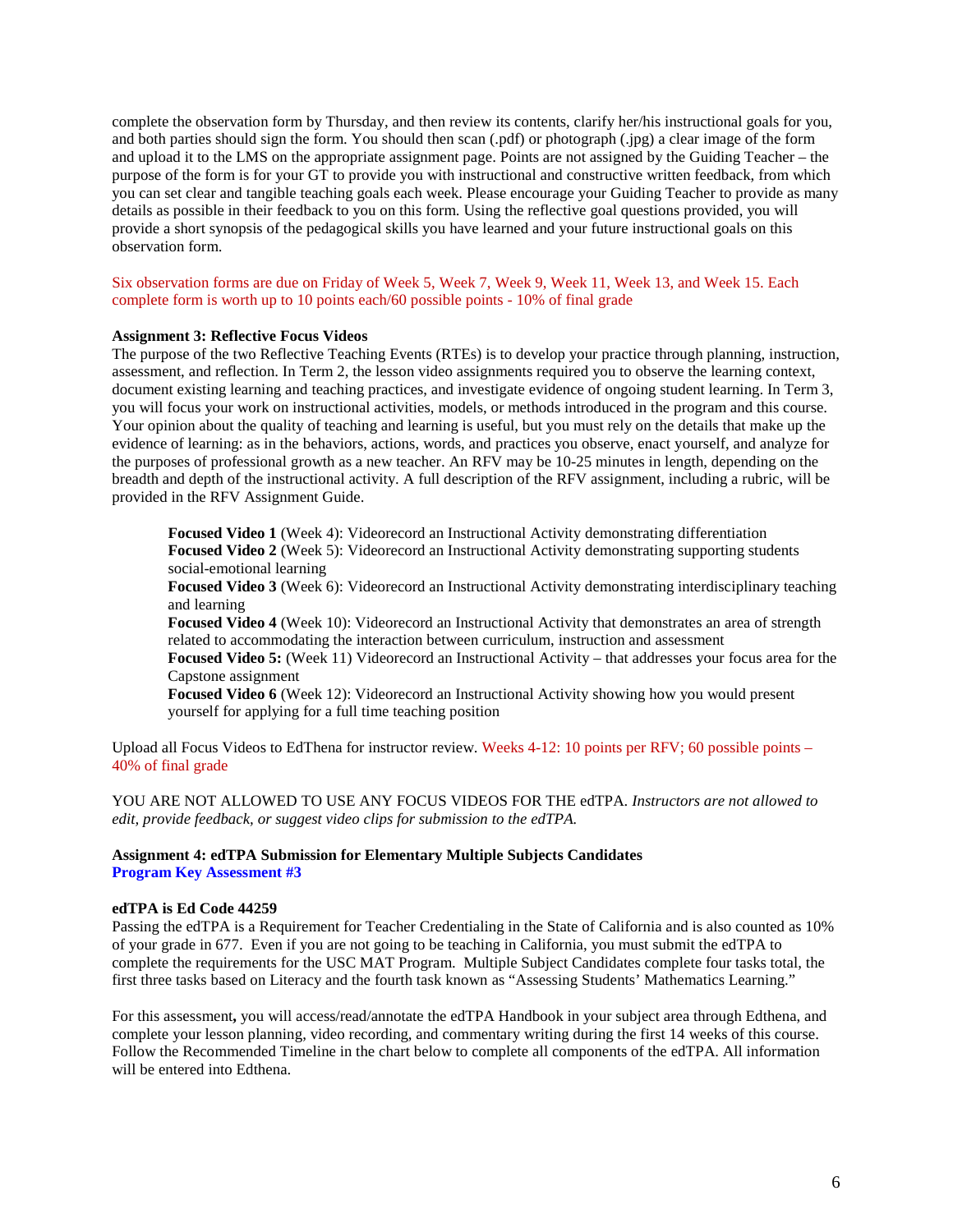- Throughout this syllabus, you will see markers that highlight the areas in this course that are directly preparing you for edTPA.
- Office hours with the edTPA coordinator will also be available throughout this period of time and you may contact the coordinator at any time with questions.
- It is recommended that you submit your edTPA no later than Week 14, but reach out to the edTPA coordinator should you need your timeline modified. You must show evidence of edTPA submission by the end of 677 and notify your professor in advance that you are working with the edTPA Coordinator and plan to submit later than Week 14.

# **Professional conversations about teaching and learning associated with edTPA assessed outcomes are**

**expected and highly encouraged.** Please see *Guidelines for Supporting edTPA Candidates* to determine what topics and activities are allowable as professional conversations. Instructors define how much class time should be spent discussing this assessment; if you seek further time and support to address your assessment preparation, please contact edTPA Coordinator.

Additionally, an **edTPA Webinar Series** is also available to you to support with your edTPA submission. In a five-

- part workshop, you will be able to:
- Part 1, Navigate Process & Resources
- Part 2, Identify Task 4 requirements
- Part 3, Identify Task 1 and Central Focus requirements
- Part 4, Identify Task 2 Video Performance requirements
- Part 5, Identify Task 3 Feedback Requirements

The edTPA coordinator will visit your class sessions in the first 9 weeks to deliver above webinars. The recorded webinars will also be available to you asynchronously. Part 1 will be delivered on Week 2, while Parts 2-5 will be delivered during Weeks 7 through 9. **You will be supported throughout your edTPA journey.**

| Unit           | Week                                                    | edTPA Tasks                                                                                                                                                                                                                                                                                    | <b>Professional Conversations</b>                                                                                                                                                                                                             |
|----------------|---------------------------------------------------------|------------------------------------------------------------------------------------------------------------------------------------------------------------------------------------------------------------------------------------------------------------------------------------------------|-----------------------------------------------------------------------------------------------------------------------------------------------------------------------------------------------------------------------------------------------|
| 1              | (collect)<br>evidence for<br>Task 1)                    | $\blacktriangleright$ edTPA Coordinator visits classes in 679 to<br>review Handbook and to discuss planning/<br>video recording lesson segment.<br>In Edthena, complete "Context for Learning"<br>✔<br>task.<br>◆ Weekly office hours will be held by edTPA<br>coordinator to field questions. | $\blacktriangleright$ What is a learning<br>segment?<br>What is an essential<br>$\checkmark$<br>question?                                                                                                                                     |
| $\mathbf{1}$   | $\overline{2}$<br>(collect<br>evidence for<br>Task 1)   | Speak with your GT about planning and video<br>$\checkmark$<br>recording a 3-5 lesson (or 3-5 hour if there is a<br>block schedule). The lessons must be<br>connected by a Central Focus and must follow<br>the guidelines in the Handbook. Video<br>recording should occur Week 4.            | $\blacktriangleright$ What are multiple forms of<br>data that inform teaching<br>practices and how do I go<br>about collecting them?                                                                                                          |
| $\overline{2}$ | 3<br>(collect<br>evidence for<br>Task 1)                | Continue planning and arranging for video<br>$\checkmark$<br>recording.<br>Attend edTPA coordinator office hours if you<br>✔<br>have questions.                                                                                                                                                | $\blacktriangleright$ Why is the curriculum you<br>selected for your<br>instruction/learning<br>segment appropriate for<br>your students? How are<br>these instructional choices<br>connected to student prior<br>learning and central focus? |
| 2              | $\overline{4}$<br>(collect<br>evidence for<br>Task 1-2) | $\blacktriangleright$ Video record Literacy (Tasks 1-3) segment<br>only.<br>Begin commentaries for Task 1.                                                                                                                                                                                     | $\blacktriangleright$ What do your students<br>bring to the class? What are<br>their assets (vs. deficits)                                                                                                                                    |

### **Recommended Timeline for edTPA Tasks**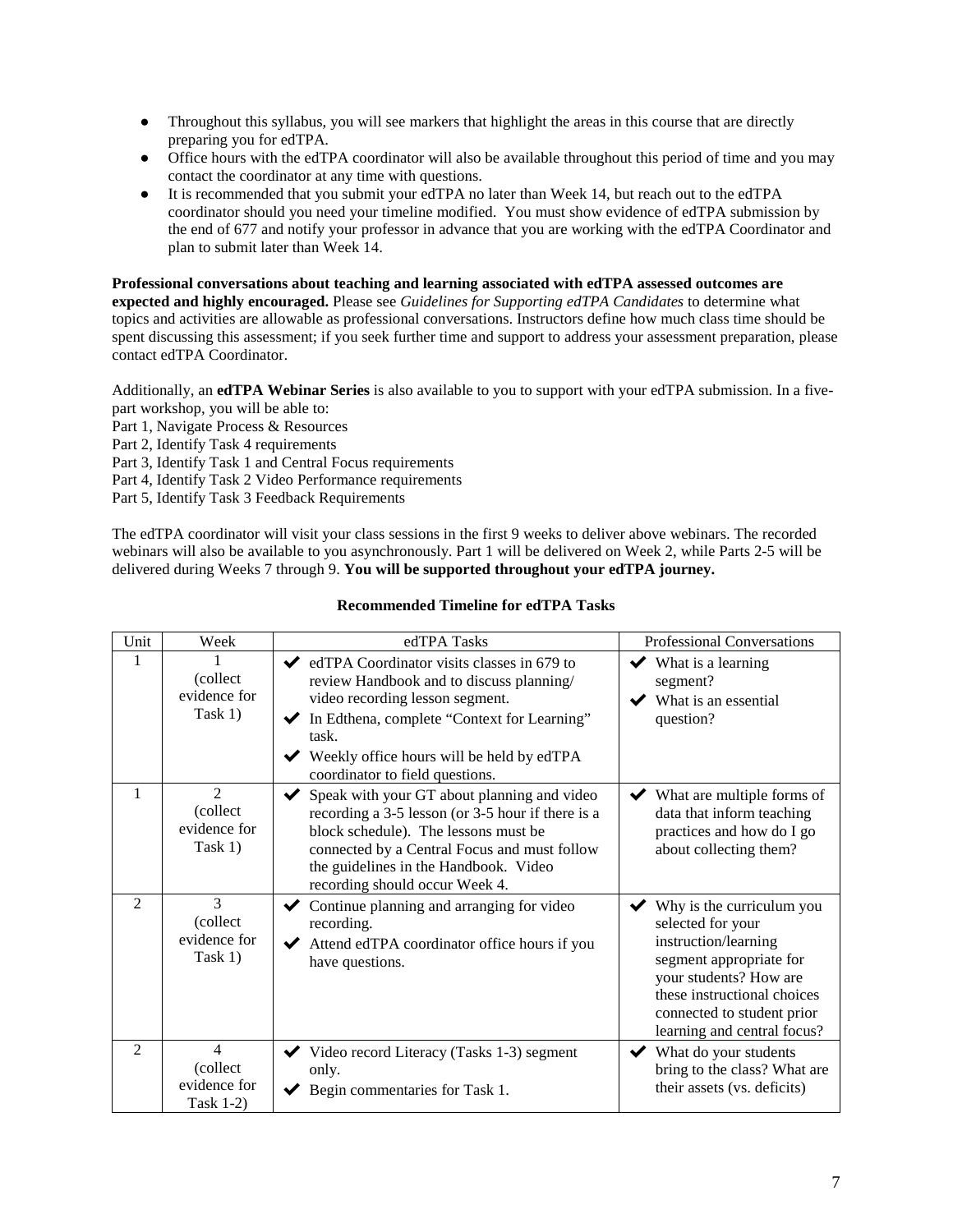|                |                                                                                                 |                                                                                                                                                                                                                                                                                                                                                                                                                   | and needs? How does it<br>affect your teaching?                                                                                                                                                                                                                                 |
|----------------|-------------------------------------------------------------------------------------------------|-------------------------------------------------------------------------------------------------------------------------------------------------------------------------------------------------------------------------------------------------------------------------------------------------------------------------------------------------------------------------------------------------------------------|---------------------------------------------------------------------------------------------------------------------------------------------------------------------------------------------------------------------------------------------------------------------------------|
| 3              | 5<br>(collect<br>evidence for<br>Task 2)                                                        | Enter Context, Lesson Plans, Lesson Materials,<br>and Commentaries for Task 1 into Edthena.<br>$\blacktriangleright$ Begin commentaries for Task 1.                                                                                                                                                                                                                                                               | $\blacktriangleright$ How is the central focus an<br>academic language<br>integrated throughout your<br>lesson?                                                                                                                                                                 |
| 3              | 6<br>(collect<br>evidence for<br>Task 2)                                                        | $\blacktriangleright$ Enter video clips selected according to<br>Handbook Instructions for Task 2.<br>$\blacktriangleright$ Begin commentaries for Task 1.                                                                                                                                                                                                                                                        | $\blacktriangleright$ What is the importance<br>academic language? How is<br>it connected to the central<br>focus of the lesson?<br>Review and reflect on your<br>$\checkmark$<br>lesson delivery: who is<br>talking? What is being<br>said? Is what being said<br>understood?  |
| $\overline{4}$ | $\overline{7}$<br>(attend edTPA<br>Webinar<br>Workshops &<br>collect<br>evidence for<br>Task 3) | ◆ edTPA Webinar Series starts, attend workshops.<br>Enter Selected Assessment and 3 student<br>✔<br>samples with teacher feedback (one MUST be<br>from an ELL student or a student who struggles<br>with language) into Edthena and complete<br>commentaries for Task 2.<br>Begin commentaries for Tasks 1-2.<br>✔                                                                                                | What questions do you<br>✔<br>have regarding the edTPA<br>handbook?                                                                                                                                                                                                             |
| 4              | 8<br>(attend edTPA<br>Webinar<br>Workshops &<br>collect<br>evidence for<br>Task 3)              | All required elements should be uploaded to<br>Edthena for edTPA submission.<br>$\blacktriangleright$ edTPA coordinator visits classes to review<br>process of transferring portfolio from Edthena<br>to Pearson for scoring.<br>All candidates submit portfolios to Pearson<br>based on Submission dates that will be shared<br>by edTPA coordinator.<br>$\blacktriangleright$ Begin commentaries for Tasks 1-2. | $\blacktriangleright$ What questions do you<br>have regarding the edTPA<br>handbook?<br>What types of assessments<br>will you use and why? In<br>what modality? How is<br>your choice of assessments<br>connected to your students'<br>prior learning and the<br>central focus? |
| 5              | 9<br>(attend edTPA<br>Webinar<br>Workshops &<br>collect<br>evidence for<br>Task 3)              | You should begin planning with their GTs for<br>✔<br>Math Task 4, also a 3-5 lesson segment. No<br>videos are required, but the candidate must also<br>construct a re-engagement lesson after assessing<br>the students during the learning segment.<br>Begin commentaries for Tasks 1-2.                                                                                                                         | What are students' needs<br>$\checkmark$<br>for the re-engagement<br>lesson?<br>Why are your assessments<br>✔<br>appropriate to measure your<br>central focus?                                                                                                                  |
| 5              | 10<br>(collect<br>evidence<br>for Task<br>4)                                                    | $\blacktriangleright$ You should teach the learning segment, assess<br>students, and plan the re-engagement lesson.<br>$\blacktriangleright$ Begin commentaries for Tasks 2-3.                                                                                                                                                                                                                                    | What is subject-specific<br>feedback?                                                                                                                                                                                                                                           |
| 6              | 11<br>(collect<br>evidence<br>for Task<br>4)                                                    | ◆ You should teach the re-engagement lesson.<br>$\blacktriangleright$ Complete task 4.<br>$\blacktriangleright$ Begin commentaries for Tasks 2-3.                                                                                                                                                                                                                                                                 | $\blacktriangleright$ What is subject-specific<br>feedback?                                                                                                                                                                                                                     |
| 6              | 12<br>(focus on<br>writing and                                                                  | $\blacktriangleright$ Begin commentaries for Tasks 3-4.<br>Contact Writing Center to review your work, if<br>✔<br>needed:<br>James, Writing Advisor                                                                                                                                                                                                                                                               | $\blacktriangleright$ How are you<br>changing/modifying your<br>teaching and instructional<br>delivery based on data you                                                                                                                                                        |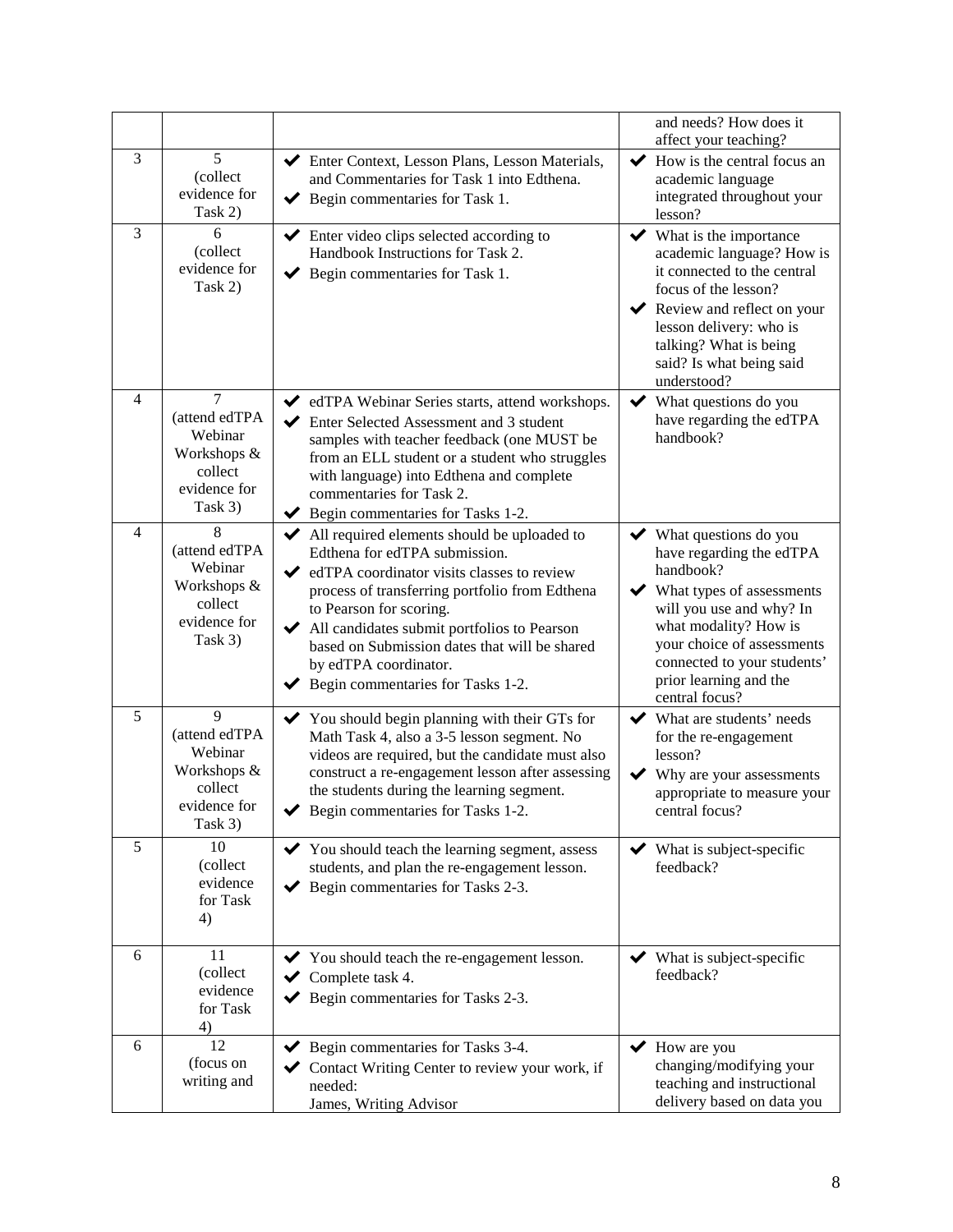|                | preparing for<br>submission)                                      | jhayashi@usc.edu<br>$(213) 740 - 2727$                                                                                                                                                                                                                                                                      | have collected through<br>observations and<br>assessments?                                                                                                                          |
|----------------|-------------------------------------------------------------------|-------------------------------------------------------------------------------------------------------------------------------------------------------------------------------------------------------------------------------------------------------------------------------------------------------------|-------------------------------------------------------------------------------------------------------------------------------------------------------------------------------------|
| $\overline{7}$ | 13<br>(focus on<br>writing and<br>preparing for<br>submission)    | $\blacktriangleright$ Begin commentaries for Tasks 3-4.<br>Contact Writing Center to review your work, if<br>needed:<br>James, Writing Advisor<br>jhayashi@usc.edu<br>(213) 740-2727                                                                                                                        | $\blacktriangleright$ What feedback have you<br>received from your peers,<br>professors, GT, colleagues<br>and how will it be<br>incorporated into your<br>instructional decisions? |
| 7              | $14*$<br>(focus on<br>writing and<br>preparing for<br>submission) | $\blacktriangleright$ Begin commentaries for Tasks 3-4.<br>edTPA coordinator visits classes to review<br>process of transferring portfolio from Edthena<br>to Pearson for scoring.<br>$\checkmark$ You should submit all required evidence to<br>Edthena and transfer portfolio from Edthena to<br>Pearson. | $\blacktriangleright$ What is your edTPA<br>experience?<br>$\triangleright$ Do you have portfolio<br>submission instructions?                                                       |

# \*Week 14: **Credit/No Credit** for completing submission to [Edthena](https://www.edthena.com/) – 10% of final grade

If you do not receive a passing score on your first submission, you will be given support by the edTPA coordinator to remediate your submission based on feedback from the scorers and USC faculty. You are allowed to resubmit one section, two sections, or your entire portfolio, depending upon your scores. All of the assessments and rubrics in this course are preparing you for the assessments and rubrics in the edTPA.

### **Assignment 5: Final Assessment – Capstone Project**

#### **Program Key Assessment #4**

In this project, you will complete a series of assignments that provide you the opportunity to gain critical reflection skills as a teacher researcher and develop your stand as a reflective practitioner in order to identify areas for continuous growth, collect data, illustrate with practice, and analyze the results. Your action research or "capstone" project avails the possibility for you to theorize your practice, as grounded in evidence, in order to transform teaching and learning in your classroom across time. These skills are fundamental to your ongoing growth as teacher, researcher, and leader in the years beyond completing this project.

#### **Part A, See and Describe**:

- In Part A, you will describe the context of your classroom, including the composition of learners in the classroom, the dynamics between learners, and the interaction of the teacher and the diversity of the learners when a lesson is being taught.
- Review 2 videos (full length) used for the reflective focus videos to determine an area of personal, ongoing professional growth. Write an analysis of the instructional areas of strength and those areas you may want to improve and focus on for your Capstone assignment. Provide examples from the video as evidence to support your analysis. Part A is **due Week 10** and is worth 10 points.

#### **Part B, Analyze Evidence of Learning and Prepare Action Plan:**

- You will identify at least two peer-reviewed research articles that address your area of focus/need. The purpose of this research is to provide you with alternative ways to implement the practice you have identified to improve. Summarize the articles and explain the relationship to the focus/need you have identified and relate it to the relevant MAT Domains of Teacher Practice.
- You will generate an action plan (which can include a lesson plan) that will address your area of focus/need with the goal of improving learning in your classroom. You will incorporate the elements/questions in your selected MAT Domain of Teacher Practice in your action plan. You will describe the methods and actions to be taken to address your focus/need, which must include specific and concrete ways your action plan aims to improve student learning.
- Part B is **due Week 12** and is worth 10 points.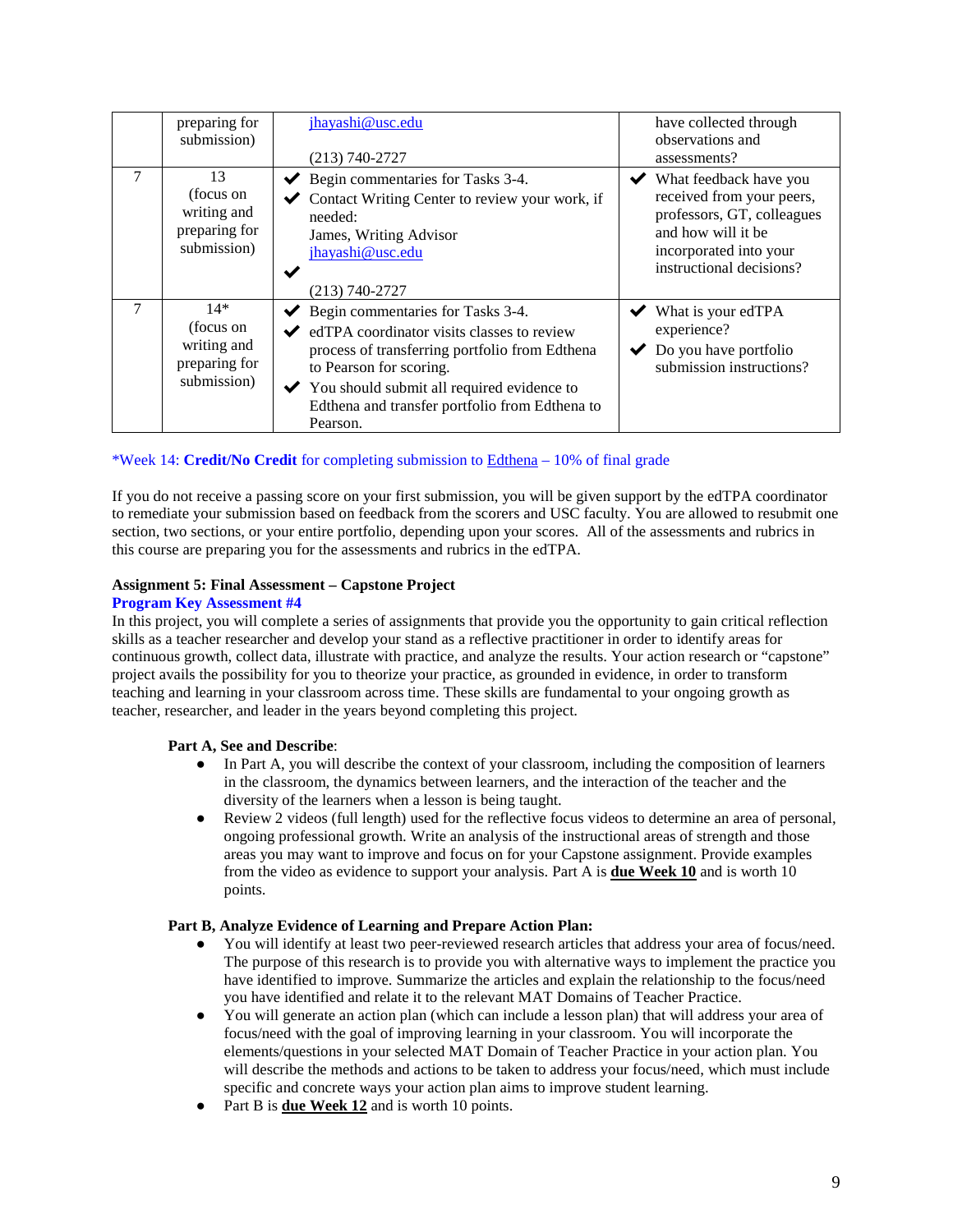#### **Part C, Enact Your Action Plan:**

- In Part C, you will enact and record your action plan/lesson plan and write a written reflection about the experience in order to describe the consequences of this plan as it relates to your focus/need. You should collect any student work completed during this action plan. You may also collect survey or interview data from students or your Guiding Teacher/Peer Mentor.
- Part C is **due Week 13-14** and is worth 10 points.

#### **Part D, Summarize Findings and Discuss Implications for Future Practice:**

- In Part D, you will summarize your findings as aligned with the goals set forth in your original action plan. You will present "themes" or "discoveries" based on information you collected as a consequence of implementing your action plan.
- You will analyze those findings to make conclusions about the impact of your action plan on student learning and whether or not your findings adequately addressed your original area of focus/need. You will refer back to the MAT Domain of Teacher Practice referenced in your action plan to support your conclusions/analysis of findings.
- Based on this summary and analysis of your project's findings, you will illustrate the implications of these findings for future student learning and for your teaching. Lastly, you will identify your short and long term professional development goals as a reflective teacher and researcher.
- Part D is **due Week 15** and is worth 10 points.

Up to 40 points total may be earned for the Final Assessment in its complete submission to [Edthena,](https://www.edthena.com/) amounting to 20% of your final grade.

#### **Assignment 6: Class Participation**

Punctual attendance and active participation are expected. Points will be based on the level and quality of your participation. Discussions will occur at every class meeting or online. Although technical and connectivity issues do occur, online candidates must make every effort to engage in discussion through the 2sc site for video participation (not just via teleconference). Online candidates who do not participate in the full online class time (via video *and* teleconference) may be given only partial credit for participation in that discussion session. Both online and on campus candidates are expected to actively participate in class discussions by asking questions and contributing to the discussion. Excused absences are approved at my discretion and only if the request is made in advance or in the event that you have an emergency, that the request is made as soon as possible after the missed class. Consult me for the process for making up an excused absence.

Week 1, Weeks 3-14. Up to 26 points may be earned for Class Participation, 2 points per class, 13 class meetings, amounting to 10% of your final grade. Week 2 and 15 will be accounted for through the entrance and exit interviews.

### **Assessment 7: The Exit Interview & Induction Individual Development Plan**

The Exit Interview provides a structured opportunity for each candidate and Guided Practice Instructor to meet together to review and to assess the candidate's progress in this course, and to provide descriptive feedback on the candidate's growth, strengths, and challenges as they continue into professional practice. Prior to starting the Exit Interview, the Candidate should complete the Induction Individual Development Plan using the template provided and be prepared to discuss the strengths, areas for improvement, and professional learning goals described in that document. The Induction Individual Development Plan and Exit Interview are mandatory components of this program. In the exit interview, candidates will be expected to discuss their Reflective Teaching Events (i.e., planning and teaching videos). Candidates will be assigned a date and time for their Exit Interviews. Assignment 7 constitutes the course Summative Experience - 20 points (10 points for IIDP, 10 points for participation in the Exit interview); 5% of final grade

Week 15 - 20 points - 5% of final grade

#### **Grading Scale: CREDIT or NO CREDIT**

This course will result in a final grade of CREDIT or NO CREDIT. In order to receive a final grade of CREDIT, you must achieve an 80% average or higher. Course final grades will be determined using the following scale: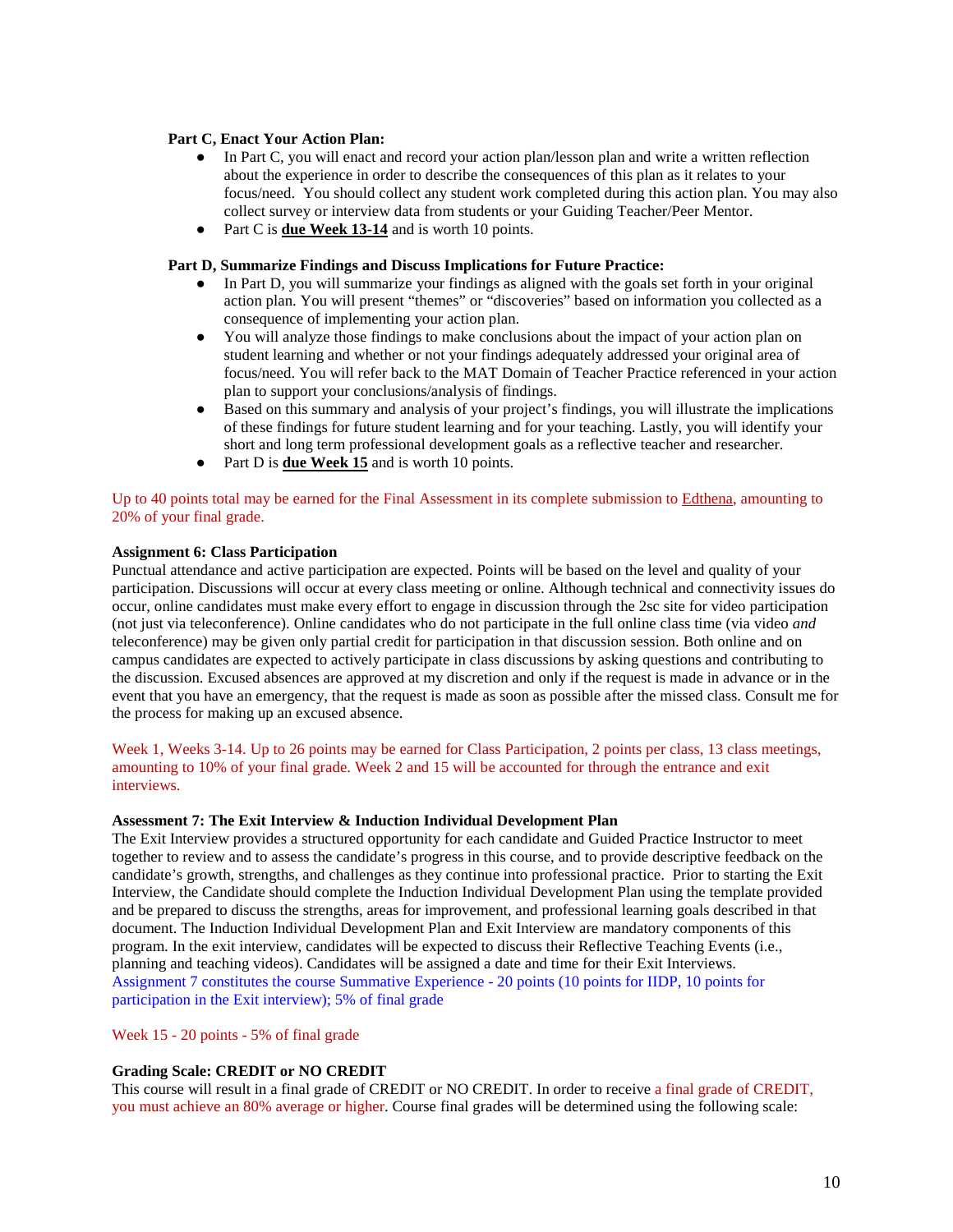| Assignment                 | Points | Weight (% |
|----------------------------|--------|-----------|
|                            |        | of grade) |
| <b>Entry Interview</b>     | CR/NC  |           |
| <b>Weekly Observation</b>  | 60     | 10        |
| Form                       |        |           |
| Reflective Focus Videos    | 60     | 40        |
| edTPA Submission           | CR/NC  | 10        |
| Capstone Project           | 40     | 20        |
| <b>Class Participation</b> | 26     | 10        |
| Exit Interview (IIDP)      | 30     | 5         |
| Total                      | 236    |           |

### **Grading Scale**

Course final grades will be determined using the following scale:

| . .  | 100<br>∩<<br>$\sim$ | D<br>D      | $\circ$<br>$Q \subset$<br><u>וט-ר</u> | $\sim$ | $\pi$ $\pi$<br>$5 - 10$         | <b>.</b> | $\sim$<br>3-66<br>ບຸ |
|------|---------------------|-------------|---------------------------------------|--------|---------------------------------|----------|----------------------|
| $A-$ | 90-94               | В-          | $\circ$<br>$\Omega$<br>80-82          | $\sim$ | 70-72                           | .        | $60 - 62$            |
| $B+$ | /-89<br>07          | $\sim$<br>◡ | $\overline{\phantom{a}}$<br>-79<br>.  | ⊥ ⊣    | $\overline{\phantom{0}}$<br>-69 | ÷        | 59<br>below<br>and   |

### **Assignment Rubrics**

All assignment rubrics are available in the "Toolbox" on the LMS [\(http://2sc.rossieronline.usc.edu\)](http://2sc.rossieronline.usc.edu/).

### **Assignment Submission Policy**

All assignments will be submitted to the Learning Management System [\(http://2sc.rossieronline.usc.edu\)](http://2sc.rossieronline.usc.edu/) or EdThena when directed.

### **Grading Timeline**

All assignments will be graded within 5 business days unless otherwise indicated by the professor.

# **INCOMPLETES**

IN – incomplete (work not completed because of documented illness or some other emergency occurring after the eighth week of the semester; arrangements for the IN and its removal should be initiated by the student and agreed to by the instructor prior to the final exam); IX – lapsed incomplete. Conditions for Removing a Grade of Incomplete: If an IN is assigned as the student's grade, the instructor will fill out the Incomplete (IN) Completion form which will specify to the student and to the department the work remaining to be done, the procedures for its completion, the grade in the course to date and the weight to be assigned to the work remaining to be done when computing the final grade. A student may remove the IN by completing only the portion of required work not finished as a result of documented illness or emergency occurring after the eighth week of the term. Previously graded work may not be repeated for credit. It is not possible to remove an IN by re-registering for the course, even within the designated time: Time Limit for Removal of an Incomplete. One calendar year is allowed to remove an IN. Individual academic units may have more stringent policies regarding these time limits. If the IN is not removed within the designated time, the course is considered "lapsed," the grade is changed to an "IX" and it will be calculated into the grade point average as 0 points. Courses offered on a Credit/No Credit basis or taken on a Pass/No Pass basis for which a mark of Incomplete is assigned will be lapsed with a mark of NC or NP and will not be calculated into the grade point average.

# **LATE POLICY**

All noted assignments are due when listed. Each week traditionally begins on Monday and ends on the following Sunday. Per official MAT Program policy, late assignments will be accepted **only** with the instructor's advance permission **and** under limited circumstances.

- 1. To be considered for advance permission to submit a late assignment, the instructor must be notified of the circumstances requiring a late submission no later than 24 hours before the due date and time of the assignment.
- 2. Acceptable circumstances do NOT include personal holidays, celebrations, and/or vacations OR scheduling conflicts/over-commitments including work and childcare.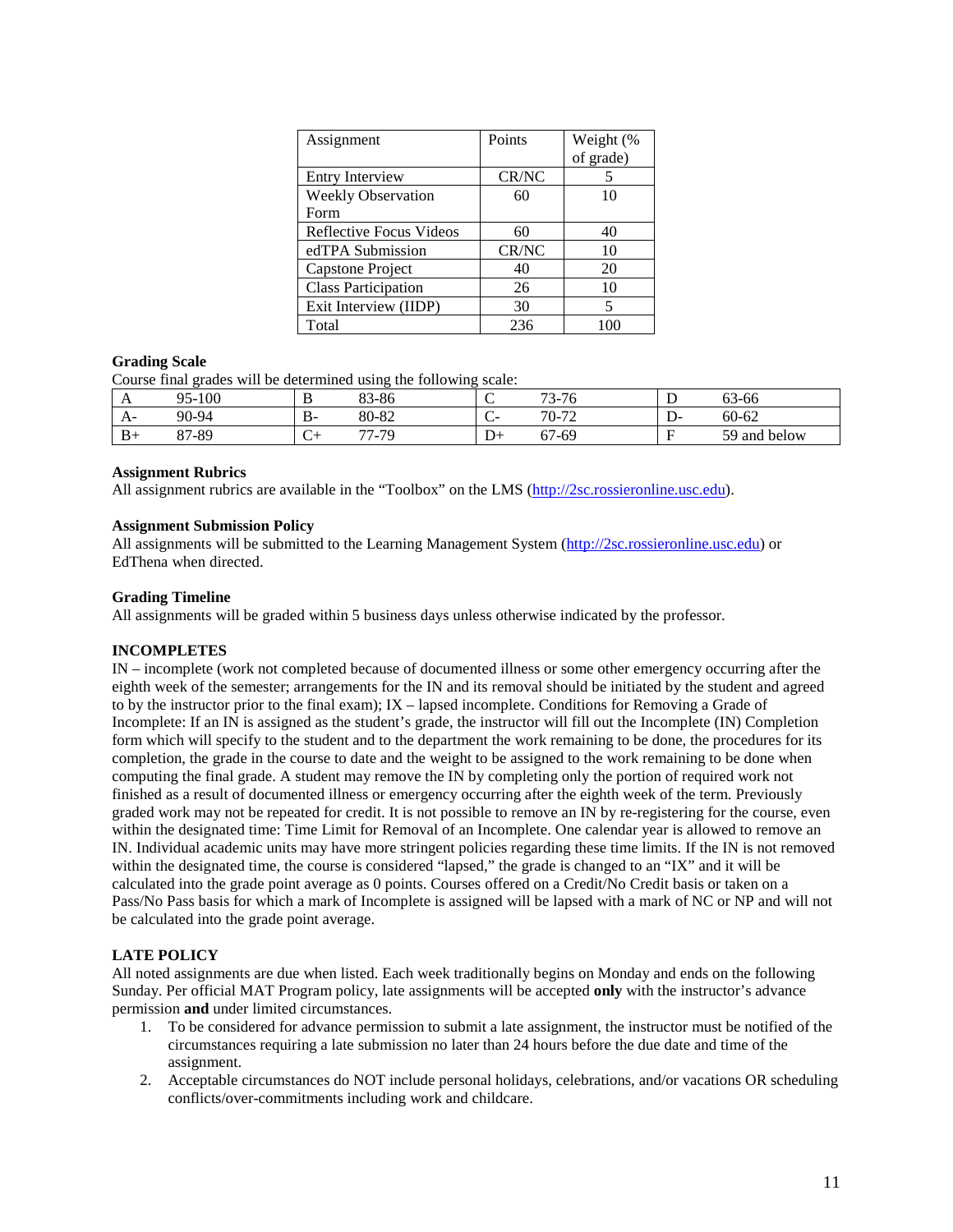- 3. Late submissions with advance permission will not be docked points for lateness. If advance permission has not been granted, late submissions will not receive full credit.
- 4. Late submissions will receive a penalty of a 10% per day deduction from the final grade, and there will be no credit for submissions that are more than 5 days late.

You must attend class time at the time you have signed up with your instructor. If there is an extreme emergency, your instructor may allow you to attend another section for credit with PRIOR approval.

# **Statement on Academic Conduct and Support Systems**

# **Academic Conduct**

Plagiarism – presenting someone else's ideas as your own, either verbatim or recast in your own words – is a serious academic offense with serious consequences. Please familiarize yourself with the discussion of plagiarism in *SCampus* in Part B, Section 11, "Behavior Violating University Standards"

[https://policy.usc.edu/student/scampus/part-b.](https://policy.usc.edu/student/scampus/part-b/) Other forms of academic dishonesty are equally unacceptable. See additional information in *SCampus* and university policies on scientific misconduct, [http://policy.usc.edu/scientific](http://policy.usc.edu/scientific-misconduct/)[misconduct.](http://policy.usc.edu/scientific-misconduct/)

"Bias Assessment Response and Support": <https://titleix.usc.edu/reporting-options/> "Relationship and Sexual Violence Prevention and Services" <https://studenthealth.usc.edu/sexual-assault/>

Discrimination, sexual assault, intimate partner violence, stalking, and harassment are prohibited by the university. You are encouraged to report all incidents to the *Office of Equity and Diversity*/*Title IX Office* [http://equity.usc.edu](http://equity.usc.edu/) and/or to the *Department of Public Safety* [http://dps.usc.edu.](http://dps.usc.edu/) This is important for the health and safety of the whole USC community. Faculty and staff must report any information regarding an incident to the Title IX Coordinator who will provide outreach and information to the affected party. The sexual assault resource center webpage [http://sarc.usc.edu](http://sarc.usc.edu/) fully describes reporting options. Relationship and Sexual Violence Services <https://engemannshc.usc.edu/rsvp> provides 24/7 confidential support.

# **Support Systems**

A number of USC's schools provide support for students who need help with scholarly writing. Check with your advisor or program staff to find out more. Students whose primary language is not English should check with the *American Language Institute* [http://ali.usc.edu,](http://ali.usc.edu/) which sponsors courses and workshops specifically for international graduate students. *The Office of Disability Services and Programs*  [http://dsp.usc.edu](http://dsp.usc.edu/) provides certification for students with disabilities and helps arrange the relevant accommodations. If an officially declared emergency makes travel to campus infeasible, *USC Emergency Information* [http://emergency.usc.edu](http://emergency.usc.edu/) will provide safety and other updates, including ways in which instruction will be continued by means of Blackboard, teleconferencing, and other technology.

#### **Required Readings and Supplementary Materials**

EDUC670 Text- Tyler, R. W. (2013). *Basic Principles of Curriculum and Instruction.* Chicago: Chicago UP.

Please refer to the course schedule table and unit outlines for the assigned weekly readings.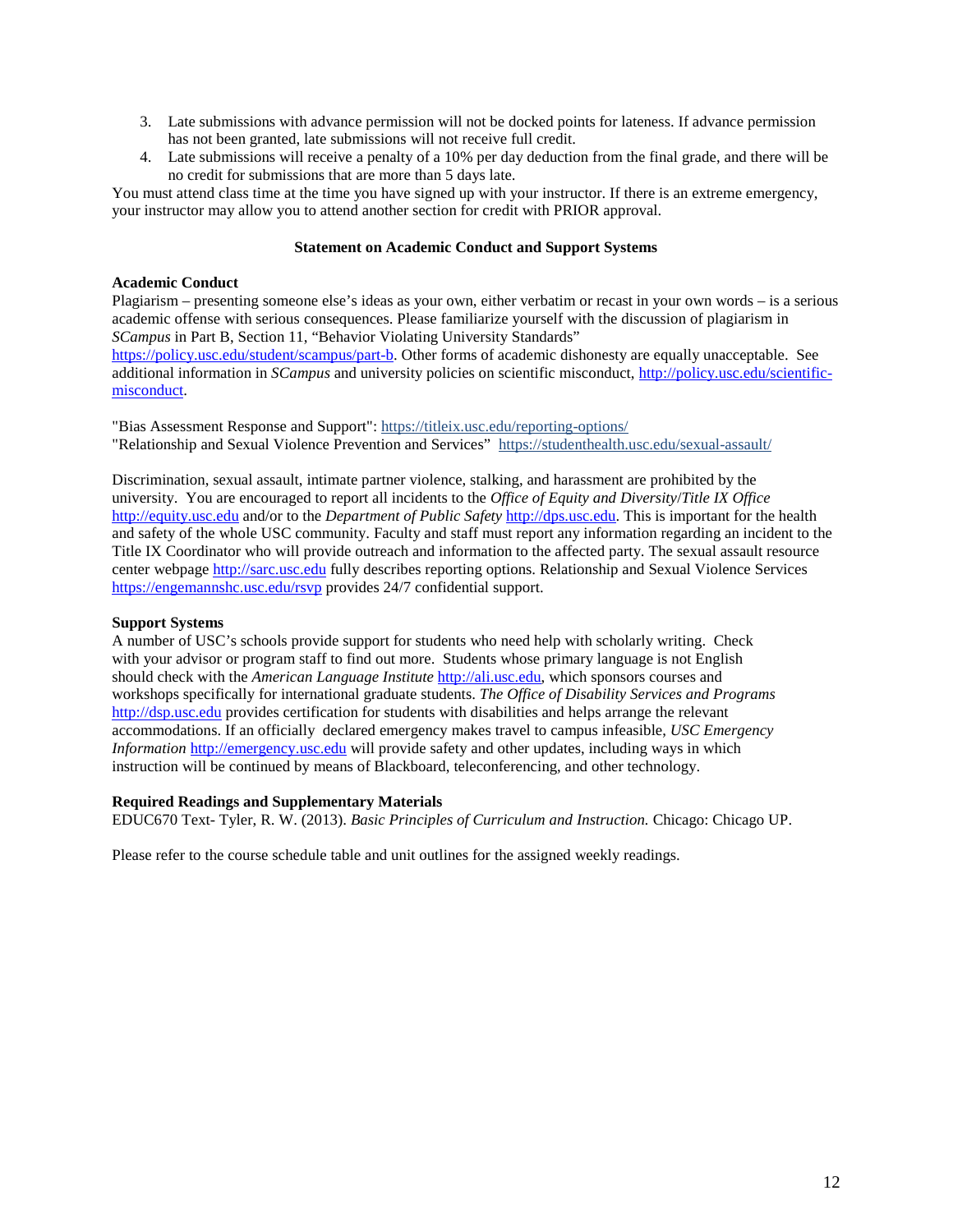| Course<br><b>Schedule</b>                                                                         | Topics in alignment to MAT domains                                                                                                                                                                                                                                                                                                                                                                                                                                                                                                                                                                                                                                                                                                                      | <b>Readings and Homework</b><br>Must be completed before<br>class in preparation for class<br>time sessions.                                                                                                                                                                                        | <b>Assignments/Due</b><br><b>Dates</b>                                                                                                                                                                               |
|---------------------------------------------------------------------------------------------------|---------------------------------------------------------------------------------------------------------------------------------------------------------------------------------------------------------------------------------------------------------------------------------------------------------------------------------------------------------------------------------------------------------------------------------------------------------------------------------------------------------------------------------------------------------------------------------------------------------------------------------------------------------------------------------------------------------------------------------------------------------|-----------------------------------------------------------------------------------------------------------------------------------------------------------------------------------------------------------------------------------------------------------------------------------------------------|----------------------------------------------------------------------------------------------------------------------------------------------------------------------------------------------------------------------|
| Unit 1<br>Weeks 1-2<br><b>August 23</b><br><b>August 30</b><br>(No class-<br>entry<br>interviews) | <b>Introduction to Guided Practice and</b><br>course expectations<br>Define course relationship to the<br>development and submission of<br>edTPA; discuss role of edTPA<br>Coordinator<br><b>Introduction to Interdisciplinary</b><br><b>Curriculum and Instruction (from</b><br>Unit $2)$<br>Introduce the concept and goals of<br>$\overline{\phantom{m}}$<br>interdisciplinary teaching and<br>learning.<br>Introduce the philosophies that<br>$\blacksquare$<br>underscore the teaching profession.<br>Review the components of math<br>$\blacksquare$<br>instruction: conceptual, procedural,<br>problem solving.<br>Domains: Curriculum; Pedagogy;<br>Critical Thinking & Discourse; Critical<br>Reflection; Advocacy; Environment;<br>Assessment | <b>Week 1 Readings</b><br>Review edTPA manual<br>Review Tyler, R. W. (2013).<br>Chapters 1 & 2<br>Week 2<br>Entrance Interview with<br><b>Guiding Teacher: Defining</b><br>Semester Academic and<br>Collegial Expectations                                                                          | <b>Week 2-August 30</b><br><b>NO CLASS</b> attend<br><b>Entry Interviews</b>                                                                                                                                         |
| Unit 2<br>Weeks 3<br><b>September 6</b>                                                           | <b>NO CLASS</b><br><b>LABOR DAY- UNIVERSITY</b><br><b>HOLIDAY</b>                                                                                                                                                                                                                                                                                                                                                                                                                                                                                                                                                                                                                                                                                       | <b>Week 3 Readings and</b><br><b>Videos</b><br>Read article on<br>Interdisciplinary Learning<br>(Video) Creating Objectives<br>(Video) Review the video<br>on Direct Instruction                                                                                                                    | Attend edTPA info<br>session, prepare<br>edTPA (planning<br>and video recording)                                                                                                                                     |
| Unit 3<br>Weeks 4 & 5<br><b>September 13</b><br><b>September 20</b>                               | <b>Discovery Based Instruction</b><br>Compare the purposes and syntax of<br>discovery based instruction: and its<br>relationship to models of teaching:<br>GI, AO, 5Es and their application<br>across the disciplines: science, math,<br>language arts, social studies.<br>Define the varied outcomes that<br>$\qquad \qquad \blacksquare$<br>discovery and interdisciplinary<br>learning have for gifted, SPED and<br>EL learners.<br>Define the formative and summative<br>$\overline{a}$<br>strategies to assess student needs,<br>interests, abilities among students of<br>academic and cultural diversity.                                                                                                                                       | <b>Week 4 Readings and</b><br><b>Videos</b><br>Review Tyler chapter on<br>Assessment<br>2. Read the Reflective Cycle<br>and relate the domains of<br>the document to the<br>teaching and learning of the<br>Di, Gi, AO and 5Es models<br>of teaching<br><b>Week 5 Readings and</b><br><b>Videos</b> | EdTPA Q & A<br>session with<br>Assessment<br>Coordinator<br>Videotape and<br>Prepare for EdTPA<br>RFV 1: Due before<br>class time week 4-<br>September 13<br>RFV 2: Due before<br>class time week 5-<br>September 20 |

# **Course Schedule: A Weekly Breakdown**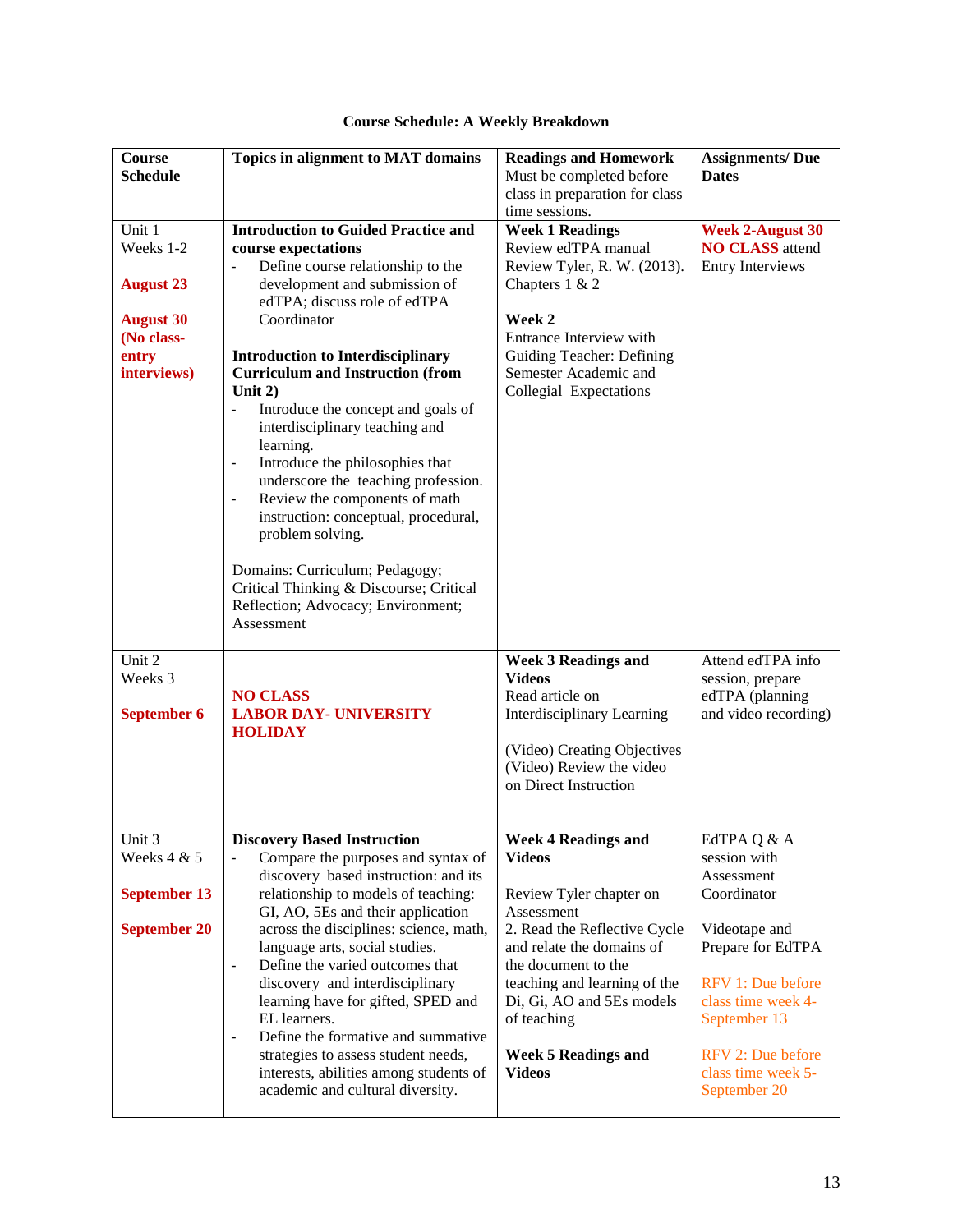|                     | Domains: Curriculum; Pedagogy;<br>Critical Thinking & Discourse; Critical<br>Reflection; Advocacy; Environment;<br>Assessment | Learning Activity: Redesign<br>an existing 5E model of<br>instruction focused on<br>mathematics or science so<br>that it is interdisciplinary.<br>Bring to class an advance<br>organizer that could be used<br>to develop an<br>interdisciplinary lesson | Candidate<br><b>Observation and</b><br><b>Goal Setting Form</b><br>$($ week 5-<br>September 20) |
|---------------------|-------------------------------------------------------------------------------------------------------------------------------|----------------------------------------------------------------------------------------------------------------------------------------------------------------------------------------------------------------------------------------------------------|-------------------------------------------------------------------------------------------------|
| Unit 4              | Play and its Relationship to Learning,                                                                                        | <b>Week 6 Readings and</b>                                                                                                                                                                                                                               | RFV 3: Due before                                                                               |
| Weeks $6 & 7$       | <b>SEL and Culturally Responsive</b><br><b>Teaching</b>                                                                       | <b>Videos</b><br><b>Review VAPA Standards</b>                                                                                                                                                                                                            | class time week 6-<br>September 27                                                              |
| <b>September 27</b> | Discuss the nature of PLAY and its<br>$\blacksquare$                                                                          |                                                                                                                                                                                                                                                          |                                                                                                 |
| <b>October 4</b>    | relationship to teaching and learning                                                                                         | <b>Review Physical Education</b><br><b>Standards</b>                                                                                                                                                                                                     | Videotape and<br>Prepare for EdTPA                                                              |
|                     | in the various models of teaching<br>and its relationships to academic,                                                       |                                                                                                                                                                                                                                                          |                                                                                                 |
|                     | social/emotional and cultural<br>differences among learners                                                                   | Review materials on<br>VAPA-LACOE Teal                                                                                                                                                                                                                   | Candidate<br><b>Observation and</b>                                                             |
|                     | Review the VAPA and Physical<br>$\overline{\phantom{0}}$                                                                      | modules                                                                                                                                                                                                                                                  | <b>Goal Setting Form</b>                                                                        |
|                     | Education Standards and their<br>relationship as the focus or support                                                         | Read the article on "play" as                                                                                                                                                                                                                            | (week 7-October 4)                                                                              |
|                     | for lessons in LA, SS, Math and                                                                                               | an essential instructional                                                                                                                                                                                                                               |                                                                                                 |
|                     | Science.<br>Introduce the Role Playing model of<br>$\overline{\phantom{0}}$                                                   | strategy                                                                                                                                                                                                                                                 |                                                                                                 |
|                     | teaching                                                                                                                      | <b>Week 7 Readings and</b>                                                                                                                                                                                                                               |                                                                                                 |
|                     | Domains: Curriculum; Pedagogy;                                                                                                | <b>Videos</b><br>Review assigned VAPA                                                                                                                                                                                                                    |                                                                                                 |
|                     | Critical Thinking & Discourse; Critical                                                                                       | videos-LACOE Teal                                                                                                                                                                                                                                        |                                                                                                 |
|                     | Reflection; Advocacy; Environment;<br>Assessment                                                                              | modules                                                                                                                                                                                                                                                  |                                                                                                 |
|                     |                                                                                                                               | <b>Learning Activity: Design</b>                                                                                                                                                                                                                         |                                                                                                 |
|                     |                                                                                                                               | and submit an<br>interdisciplinary lesson that                                                                                                                                                                                                           |                                                                                                 |
|                     |                                                                                                                               | focuses on play, individual                                                                                                                                                                                                                              |                                                                                                 |
|                     |                                                                                                                               | differences, and<br>social/emotional                                                                                                                                                                                                                     |                                                                                                 |
|                     |                                                                                                                               | development. Articulate                                                                                                                                                                                                                                  |                                                                                                 |
|                     |                                                                                                                               | how the lesson will be                                                                                                                                                                                                                                   |                                                                                                 |
|                     |                                                                                                                               | assessed.                                                                                                                                                                                                                                                |                                                                                                 |
| Unit 5              | <b>Critical, Creative, Problem Solving</b>                                                                                    | <b>Week 8 Readings and</b>                                                                                                                                                                                                                               | <b>Submit Part A Key</b>                                                                        |
| Weeks 8 & 9         | and Logic Thinking Skills<br>Review critical, creative, problem                                                               | <b>Videos</b><br>Article on differentiation                                                                                                                                                                                                              | <b>Assessment-</b><br><b>Capstone Project -</b>                                                 |
| <b>October 11</b>   | solving and logic thinking skills and                                                                                         | Article on classroom                                                                                                                                                                                                                                     | <b>October 18</b>                                                                               |
| <b>October 18</b>   | where and how they relate to State<br>standards across the                                                                    | management<br>Article on learning centers                                                                                                                                                                                                                | Continue working                                                                                |
|                     | Present the importance of classroom                                                                                           | Review Key Assessment #4                                                                                                                                                                                                                                 | on your EdTPA                                                                                   |
|                     | environment to: classroom<br>management, accommodating                                                                        | <b>Capstone Assignment</b>                                                                                                                                                                                                                               | Candidate                                                                                       |
|                     | individual differences academic and                                                                                           | Learning activity:                                                                                                                                                                                                                                       | <b>Observation and</b>                                                                          |
|                     | social/emotional differences among                                                                                            | Develop the initial                                                                                                                                                                                                                                      | <b>Goal Setting Form</b>                                                                        |
|                     | learners<br>Introduce the Socratic Seminar<br>$\blacksquare$                                                                  | question(s) that will guide<br>your Capstone assignment                                                                                                                                                                                                  | (week 9-October<br>18)                                                                          |
|                     | model of teaching with emphasis on                                                                                            | and submit in class                                                                                                                                                                                                                                      |                                                                                                 |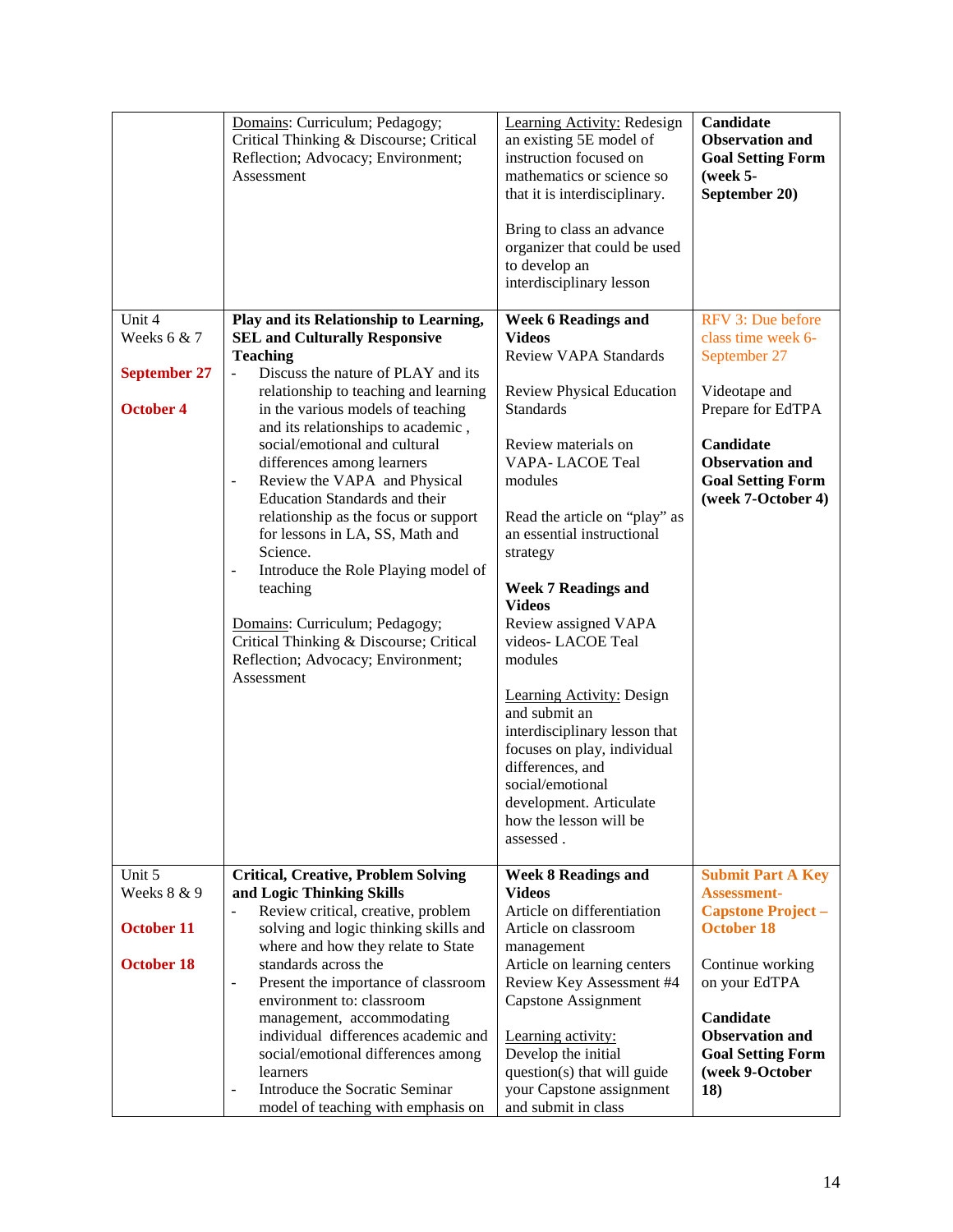|                   | conducting discussions that are<br>interdisciplinary in nature. Relate<br>the Socratic Dialogue to an<br>Advance Organizer and identify<br>their similarities and differences<br><b>Introduce Key Assessment</b><br>$\overline{a}$<br>Domains: Curriculum; Pedagogy;<br>Critical Thinking & Discourse; Critical<br>Reflection; Advocacy; Environment;<br>Assessment                                                                                                                                                                                                                                                                                                                                                                                                                                                                                                                                | <b>Week 9 Readings and</b><br><b>Videos</b><br>Read the article describing<br>the Socratic Seminar<br>Learning Activity: Design a<br>classroom environment to<br>accompany a lesson plan<br>that includes learning<br>centers, bulletin boards, etc. |                                                                                             |
|-------------------|----------------------------------------------------------------------------------------------------------------------------------------------------------------------------------------------------------------------------------------------------------------------------------------------------------------------------------------------------------------------------------------------------------------------------------------------------------------------------------------------------------------------------------------------------------------------------------------------------------------------------------------------------------------------------------------------------------------------------------------------------------------------------------------------------------------------------------------------------------------------------------------------------|------------------------------------------------------------------------------------------------------------------------------------------------------------------------------------------------------------------------------------------------------|---------------------------------------------------------------------------------------------|
| Unit 6            | The Art of Discussion                                                                                                                                                                                                                                                                                                                                                                                                                                                                                                                                                                                                                                                                                                                                                                                                                                                                              | <b>Week 10 Readings and</b>                                                                                                                                                                                                                          | RFV 4: Due before                                                                           |
| Weeks 10& 11      | Define the importance of preparing<br>$\blacksquare$                                                                                                                                                                                                                                                                                                                                                                                                                                                                                                                                                                                                                                                                                                                                                                                                                                               | <b>Videos</b>                                                                                                                                                                                                                                        | class time week 10-                                                                         |
| <b>October 25</b> | students to be a discussant and<br>leader and/or follower in a                                                                                                                                                                                                                                                                                                                                                                                                                                                                                                                                                                                                                                                                                                                                                                                                                                     | Article on socractic seminar                                                                                                                                                                                                                         | October 25                                                                                  |
|                   | discussion related to academic,                                                                                                                                                                                                                                                                                                                                                                                                                                                                                                                                                                                                                                                                                                                                                                                                                                                                    | Article on issues during the                                                                                                                                                                                                                         | RFV 5: Due before                                                                           |
| <b>November 1</b> | social and persal issues.                                                                                                                                                                                                                                                                                                                                                                                                                                                                                                                                                                                                                                                                                                                                                                                                                                                                          | first year of teaching (L.                                                                                                                                                                                                                           | class time week 11-                                                                         |
|                   | Plan and implement a Socratic<br>$\overline{\phantom{a}}$                                                                                                                                                                                                                                                                                                                                                                                                                                                                                                                                                                                                                                                                                                                                                                                                                                          | Darling-Hammond)                                                                                                                                                                                                                                     | November 1                                                                                  |
|                   | Seminar lesson and define how this<br>model of teaching has applicability<br>for social studies, science, math and<br>language arts discussions.<br>Defend the concept that the<br>Socratic Seminar model of teaching<br>is relevant to the planning and<br>implementing of interdisciplinary<br>teaching and learning.<br>Identify the skills that can be<br>$\overline{\phantom{a}}$<br>reinforced within the context of the<br>Socratic Seminar model of teaching.<br>Recognize the many and varied<br>$\overline{\phantom{a}}$<br>areas related to the function of the<br>school, teacher, students and<br>parents that facilitate and/or hinder<br>its effectiveness to attain the<br>mission and goals defined for the<br>district schools, and classrooms.<br>Domains: Curriculum; Pedagogy;<br>Critical Thinking & Discourse; Critical<br>Reflection; Advocacy; Environment;<br>Assessment | Revisit reading from<br>EDUC672- Jeff Zwiers,<br>constructive conversations<br>(also available in the<br>Toolbox)                                                                                                                                    | Candidate<br><b>Observation and</b><br><b>Goal Setting Form</b><br>(week 11-<br>November 1) |
| Unit 7            | Redesigning "State-approved"                                                                                                                                                                                                                                                                                                                                                                                                                                                                                                                                                                                                                                                                                                                                                                                                                                                                       | <b>Week 12 Readings and</b>                                                                                                                                                                                                                          | <b>Submit Part B Key</b>                                                                    |
| Weeks 12& 13      | <b>Materials</b><br>Exploring the Teaching of Basic                                                                                                                                                                                                                                                                                                                                                                                                                                                                                                                                                                                                                                                                                                                                                                                                                                                | <b>Videos</b>                                                                                                                                                                                                                                        | Assessment-<br><b>Capstone Project</b>                                                      |
| November 8        | Subject Matter Concepts found in                                                                                                                                                                                                                                                                                                                                                                                                                                                                                                                                                                                                                                                                                                                                                                                                                                                                   | Read an article relevant to                                                                                                                                                                                                                          | (week 12-Nov. 8)                                                                            |
|                   | "state-approved" materials.                                                                                                                                                                                                                                                                                                                                                                                                                                                                                                                                                                                                                                                                                                                                                                                                                                                                        | contemporary view of                                                                                                                                                                                                                                 |                                                                                             |
| November 15       | Identify the relevance of state<br>$\blacksquare$                                                                                                                                                                                                                                                                                                                                                                                                                                                                                                                                                                                                                                                                                                                                                                                                                                                  | teaching                                                                                                                                                                                                                                             | <b>Submit Part C Key</b><br>Assessment-                                                     |
|                   | approved materials for student<br>diversity and instructional relevance                                                                                                                                                                                                                                                                                                                                                                                                                                                                                                                                                                                                                                                                                                                                                                                                                            | Read hand-out on UDL                                                                                                                                                                                                                                 | <b>Capstone Project</b>                                                                     |
|                   | Discuss district and classroom<br>$\overline{\phantom{a}}$                                                                                                                                                                                                                                                                                                                                                                                                                                                                                                                                                                                                                                                                                                                                                                                                                                         | (available in the toolbox)                                                                                                                                                                                                                           | (weeks 13-14:                                                                               |
|                   | related issues and their resolution:                                                                                                                                                                                                                                                                                                                                                                                                                                                                                                                                                                                                                                                                                                                                                                                                                                                               | Read overview of MTSS                                                                                                                                                                                                                                | November 15-26)                                                                             |
|                   | pacing charts, forms of classroom                                                                                                                                                                                                                                                                                                                                                                                                                                                                                                                                                                                                                                                                                                                                                                                                                                                                  | (available in the toolbox)                                                                                                                                                                                                                           |                                                                                             |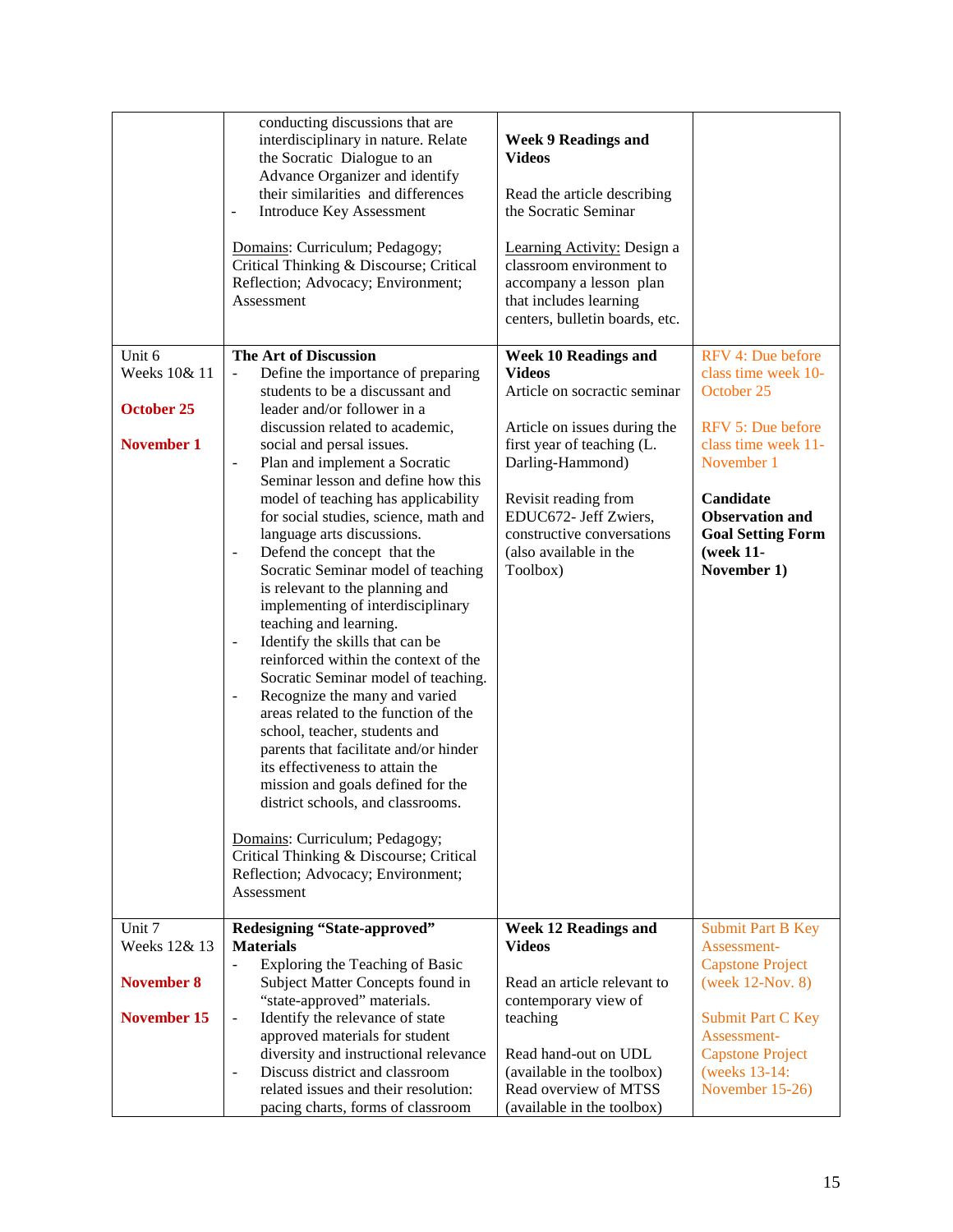|                                                                                                     | management, preparing students for<br>State tests.<br>Aligning Universal Design Learning<br>principles to models of teaching<br>MTSS-comprehensive support for<br>$\blacksquare$<br>all learners<br>Domains: Curriculum; Pedagogy;<br>Critical Thinking & Discourse; Critical<br>Reflection; Advocacy; Environment;<br>Assessment                                                                                                                                 |                                                                                                                                                                    | RFV 6: Due before<br>class time week 12-<br>November 8<br>Candidate<br><b>Observation and</b><br><b>Goal Setting Form</b><br>(week 13-<br>November 15)                                                                                                                                                |
|-----------------------------------------------------------------------------------------------------|-------------------------------------------------------------------------------------------------------------------------------------------------------------------------------------------------------------------------------------------------------------------------------------------------------------------------------------------------------------------------------------------------------------------------------------------------------------------|--------------------------------------------------------------------------------------------------------------------------------------------------------------------|-------------------------------------------------------------------------------------------------------------------------------------------------------------------------------------------------------------------------------------------------------------------------------------------------------|
| Unit 8<br>Week 14<br>November 22                                                                    | <b>Advocacy and Leadership</b><br>Discuss the role of the first year<br>teacher as an advocate and<br>"mentor".<br>Discuss the various philosophies of<br>$\blacksquare$<br>teaching.<br>Discuss the concept of the<br>$\blacksquare$<br>"teacher/parent conference" and the<br>dialogue that takes place in this<br>conference.<br>Domains: Curriculum; Pedagogy;<br>Critical Thinking & Discourse; Critical<br>Reflection; Advocacy; Environment;<br>Assessment | <b>Week 14 Readings and</b><br>Videos<br>Article on parent/teacher<br>interactions.<br>Review the article by<br>Seymore Sarasan "Teaching<br>as A Performing Art." | <b>Submit Part C Key</b><br>Assessment-<br><b>Capstone Project</b><br>(weeks 13-14:<br>November 15-26)                                                                                                                                                                                                |
| Week 15<br>November 29<br><b>NO CLASS-</b><br><b>ATTEND</b><br><b>YOUR EXIT</b><br><b>INTERVIEW</b> | <b>Exit Interviews</b>                                                                                                                                                                                                                                                                                                                                                                                                                                            |                                                                                                                                                                    | <b>Final draft of Key</b><br><b>Assessment-</b><br><b>Capstone Project-</b><br><b>November 29</b><br><b>Candidate</b><br><b>Observation and</b><br><b>Goal Setting Form</b><br>(week 15-<br>November 29)<br><b>Submit IIDP</b> in<br>preparation for<br><b>Exit Interview -</b><br><b>November 29</b> |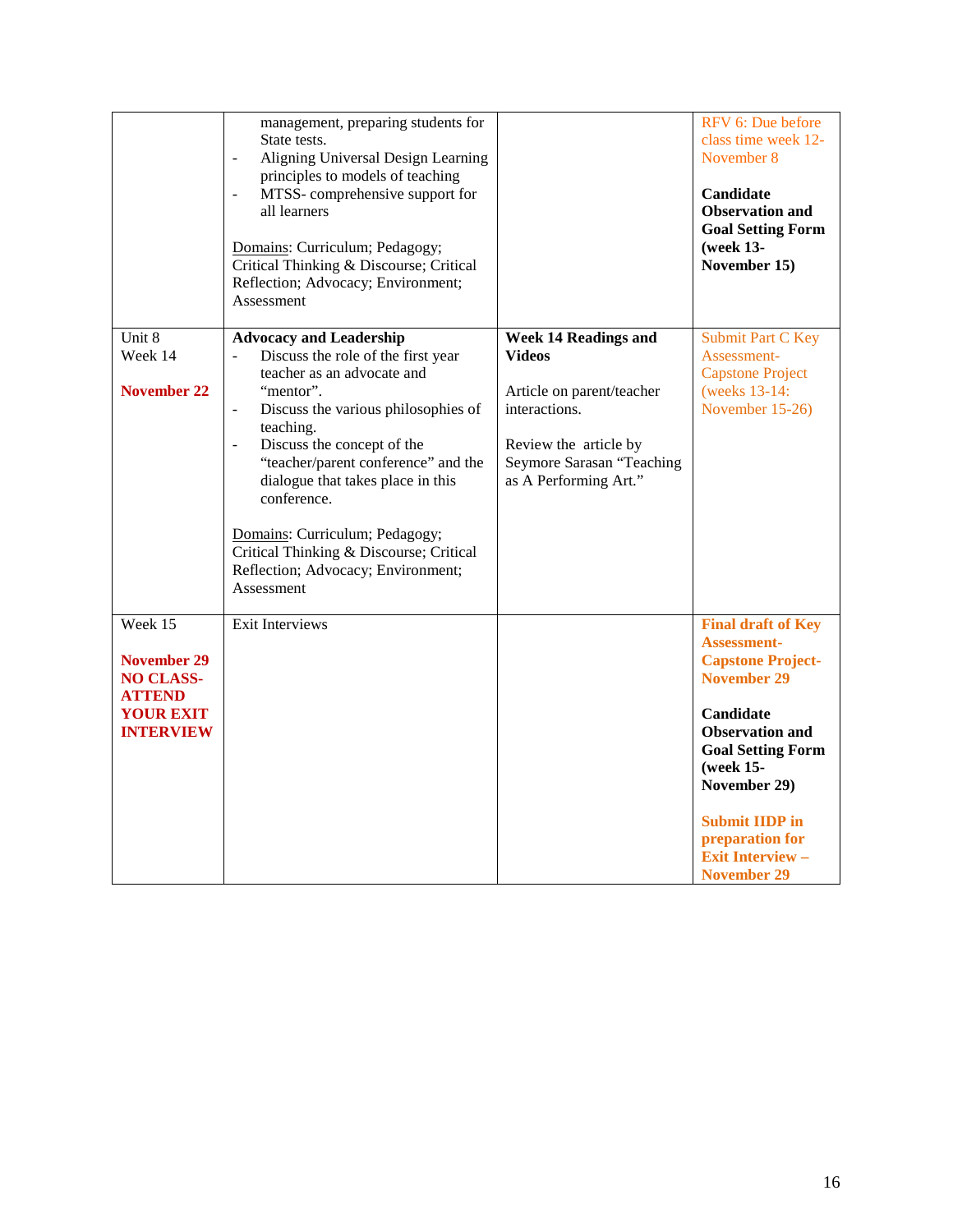# **Unit 1: Standards and Objectives: Single Subject and Interdisciplinary**

Weeks 1-2

August 23/August 30

# **Introduction**

This unit initiates the candidates to the expectations of the course. Primary to this introduction are the outcomes derived from student teaching and the roles between the Guiding Teacher and Student Teacher (Candidate). The roles include academic planning and teaching, learning and attending to classroom, school and district expectations, and the dialogue and reporting between the Guiding Teacher and Student Teacher (refer to your guided practice handbook). This course also introduces the dimensions, requirements and timeframes regarding the edTPA and the USC Personnel who provide assistance for comprehending and completing the edTPA requirements.

# **Learning Outcomes:**

- Students will be informed and responsive to the requirements of student teaching and its relationship to be awarded a Teaching Credential.
- Students will comply to the institutional , academic and personal requirements and expectations of student teaching as defined by USC MAT program and the California TPEs.
- Students will review their philosophy of teaching.

**Learning Experiences:** All learning experiences must be completed and submitted when applicable to receive full credit for class participation each week.

- Review and discuss the USC/MAT "Guiding Practice" document to describe, analyze and respond to expectations and outcomes expected from the student teaching experience
- Discuss the many and varied practices that can be utilized from previous courses in the student teaching experience
- Discuss the edTPA: purposes, outcomes and assistance rendered by edTPA coordinator
- Plan Entrance Interviews between Guiding Teacher and Candidate.
- Review teaching philosophies: positive and negative consequences of various philosophies that underscore curriculum and instruction, teaching and learning.

# **Week 1 Readings:**

edTPA handbook

**Week 2- NO CLASS, Attend your entry interview**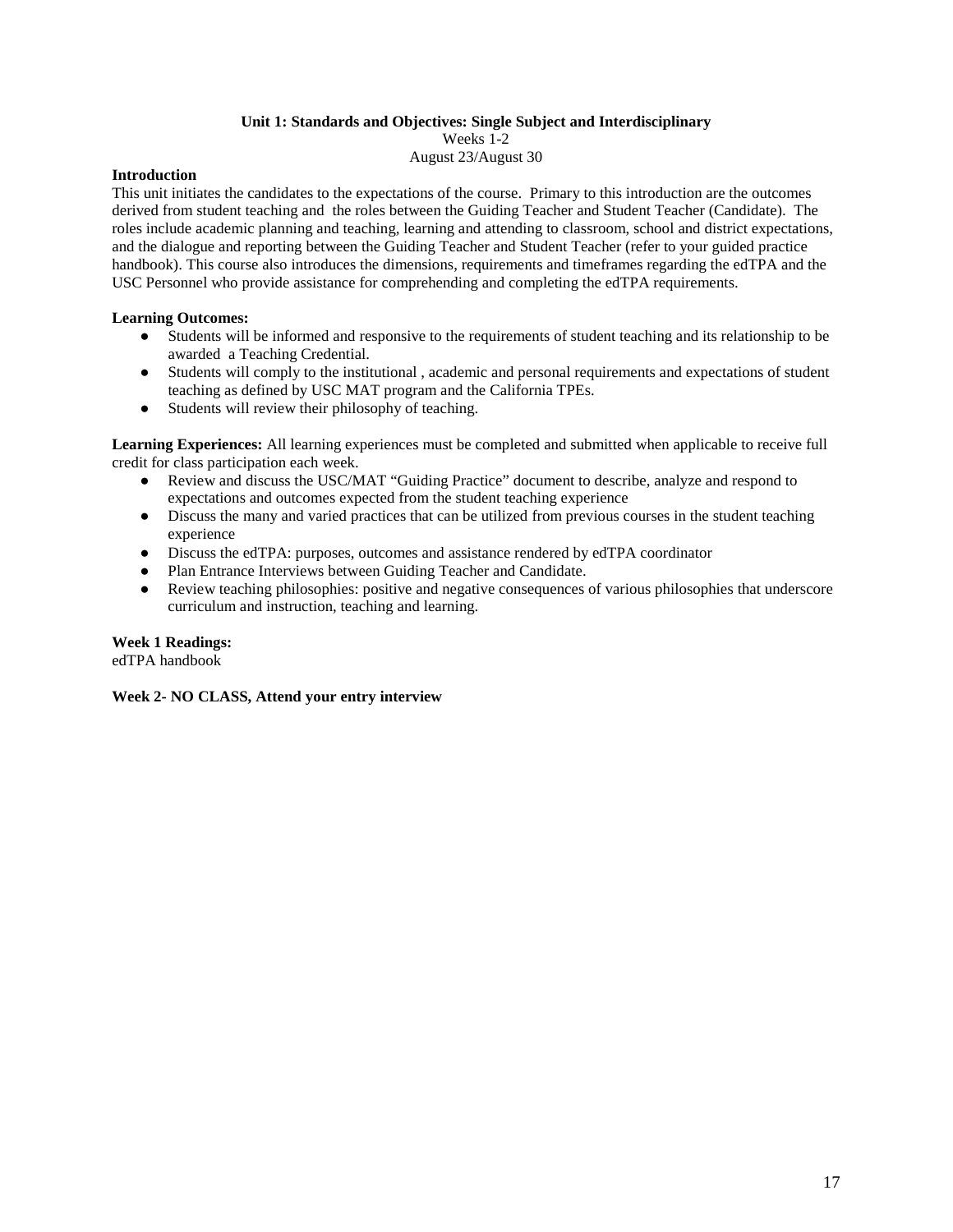#### **Unit 2: Introduction to Interdisciplinary Curriculum and Instruction (To be covered WEEK 1)** Week 3- September 6

# **NO CLASS- LABOR DAY UNIVERSITY HOLIDAY**

# **Introduction**

The purposes of interdisciplinary learning as an essential concept to be integrated into the teaching and learning opportunities provided to all learners will be emphasized. Review of the Direct Instruction model of teaching as a means to plan and implement interdisciplinary lessons across the disciplines of Language Arts, Social Studies , Math, Science and VAPA will be demonstrated to recognize and respond to differences and promote equity among learners. The relationship of social/emotional needs and behaviors of students will be discussed with references to planning and integrating these behaviors into models of teaching with specific emphasis on implementing a Direct Instruction lesson.

# **Learning Outcomes:**

- Review the purposes and process of translating a Standard into an objective.
- Create an interdisciplinary objective responsive to Standards across subject areas such as Language Arts and Science, Math and Social Studies and Math and Science with VAPA integration
- Relate interdisciplinary learning into the syntax of a Direct Instruction lesson with practical emphasis on defining the importance interdisciplinary learning for all students across grade levels.
- Define the behaviors of social/emotional learning and indicate why and how these behaviors can be integrated into a model of teaching, specifically a Direct Instruction.
- Comprehend the many and varied curriculum and instructional methods that respond to the intellectual, social, cultural, linguistic differences among students.

**Learning Experiences:** All learning experiences must be completed and submitted when applicable to receive full credit for class participation each week.

Introduce the meaning and purposes of interdisciplinary learning with a focus on the differences between a discipline that is superordinate and those that are subordinate.

| Superordinate discipline - Science |                           |                |
|------------------------------------|---------------------------|----------------|
| Subordinate disciplines:           | Arts<br>Language <i>i</i> | Social Studies |

Demonstrate the syntax of the Direct Instruction lesson and where interdisciplinary learning could be planned and implemented

| Motivation                 | Interdisciplinary presentation of the skill                              |
|----------------------------|--------------------------------------------------------------------------|
| Demonstration              | Interdisciplinary demonstration of how the same skill can be used within |
|                            | more than one discipline                                                 |
| Check for                  | Example question: How could this skill be applied in math AND            |
| Understanding              | language arts?                                                           |
| <b>Structured Practice</b> | Apply the same skill across more than one discipline with students       |
| Guided Practice            | Have student choice the group they want to attend. Each group applies    |
|                            | the skill in more than one discipline: example: compare skill in science |
|                            | and language arts; compare skill in language arts and math, etc.         |
| Independent                | Students select the two disciplines they will apply the skill in.        |
| Practice                   |                                                                          |

- Introduce the behavior categorized within the context of social/emotional; self-awareness, self-regulation or management, social engagement, etc.
- Illustrate where in a Direct Instructional Lesson these skills can and should be introduced and practiced:

| Motivation                 |                |
|----------------------------|----------------|
| Demonstration              | Self-awareness |
| Check for Understanding    | Social respect |
| <b>Structured Practice</b> |                |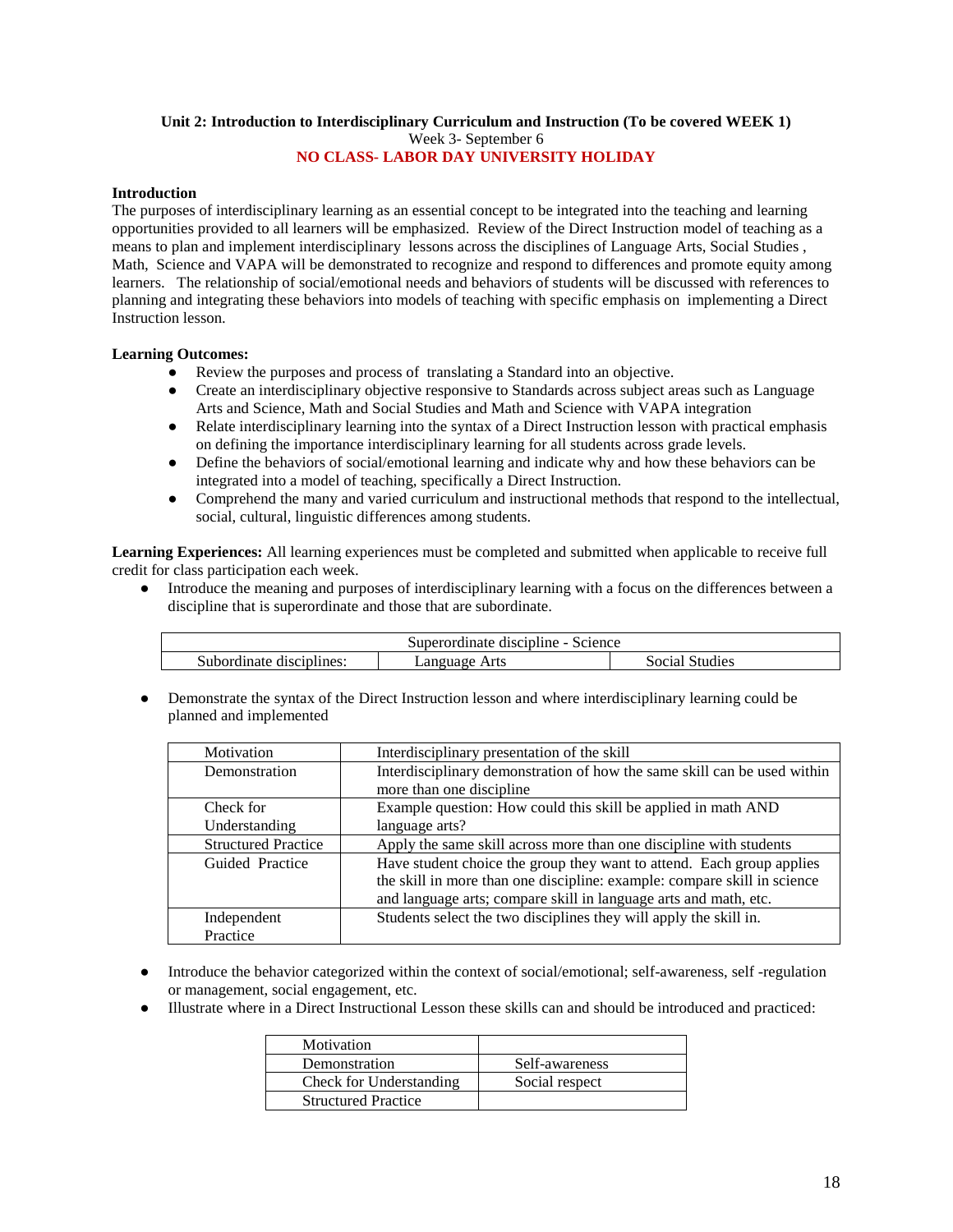| <b>Guided Practice</b> | Social engagement |
|------------------------|-------------------|
| Independent Practice.  | Self-regulation   |

- Discuss the definition and practices of "differentiation" and/or the planning and implementation of the teaching/learning processes that reinforce the attending to individual differences within teaching and learning:
	- o Where in the lesson is there an opportunity for "choice" or individualization?
	- o Where in the lesson are there open-ended questions to allow for the expression of individual responses?
	- o Where in the lesson is the tempo of the lesson differential to accommodate differences in how students learn?
	- o Where in the lesson is there a variety of resources to accommodate differences in experiences and language backgrounds?
	- o Where in the lesson can students work with a partner AND/OR alone?

# **Week 3 Readings and Videos: CONTENT ABOVE TO BE COVERED IN WEEK 1- Assignments below to be reviewed during week 3**

Read article on Interdisciplinary Learning (Video) Creating Objectives (Video) Review the video on Direct Instruction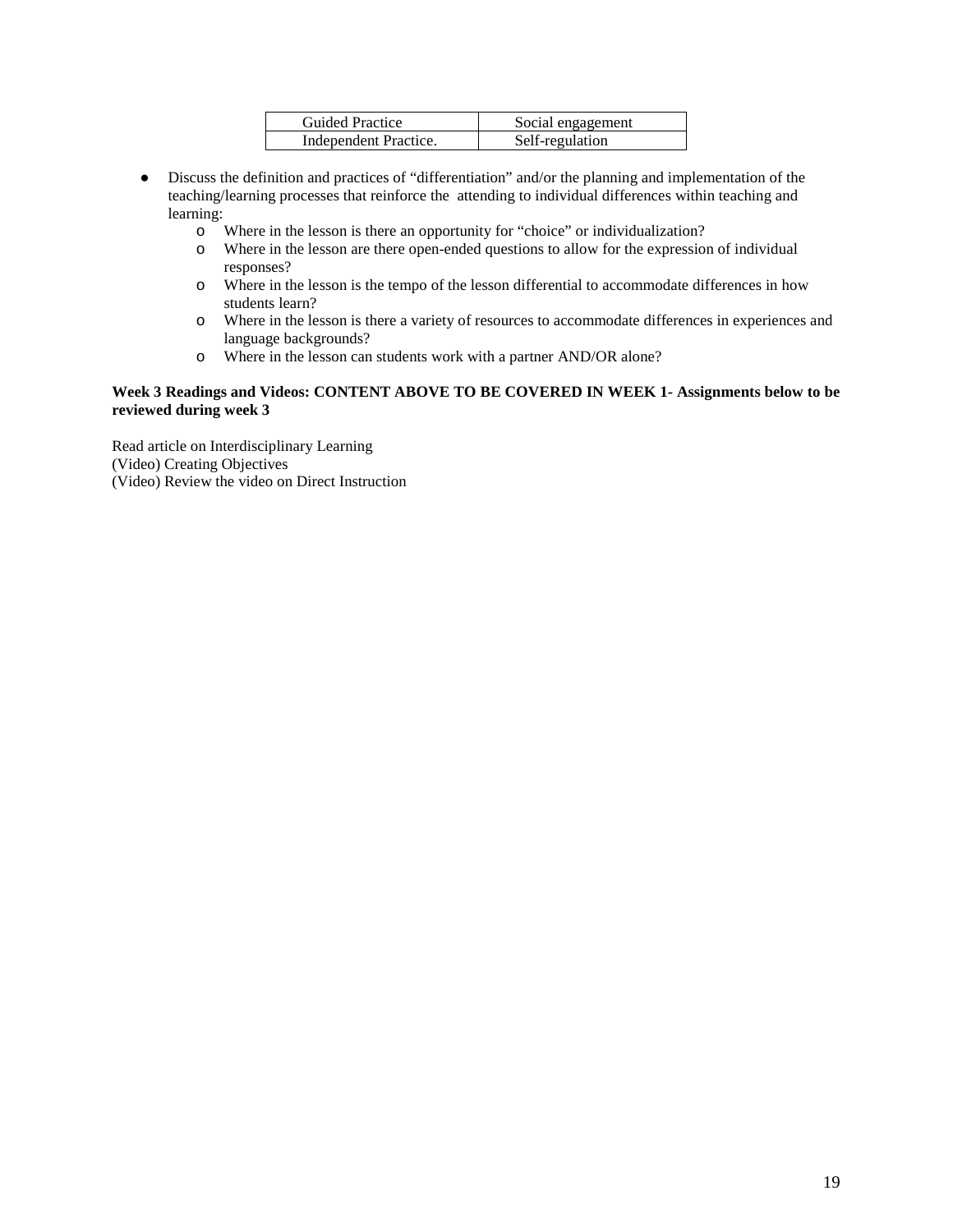# **Unit 3: Discovery Based Instruction**

Weeks 4-5: September 13, September 20

# **Introduction**

The academic and personal purposes of discovery learning and its role in planning and implementing lessons within and across the disciplines will be demonstrated and related to the domains on the MAT Reflective Cycle. The importance of constructing and utilizing information derived from formative and/or summative assessments will be discussed with emphasis on how assessment information relates to understanding and planning for the diversity among learners.

# **Learning Outcomes:**

- Define the features and purposes of a discovery lesson
- Compare models of teaching and methods to plan and implement a discovery lesson
- Relate the academic and personal values of discovery learning methods and models of teaching to responding to diversity among learners
- Define the importance and appropriate methods of assessment to attain different types of information about teaching and learning within a lesson
- Relate the features of a discovery lesson to Universal Design Learning principles

**Learning Experiences:** All learning experiences must be completed and submitted when applicable to receive full credit for class participation each week.

- Discuss and demonstrate the differences between didactic and discovery learning with emphasis on the roles and outcomes of discovery learning for the teacher and the learners.
- Compare the Advance Organizer, Group Investigation and 5Es models of teaching in relationship to each of their syntactical phases.

| Advance Organizer             | Group Investigation                | 5Es       |
|-------------------------------|------------------------------------|-----------|
| Present the Advance Organizer | <b>Present the Puzzlement</b>      | Engage    |
| Practice with the Advance     | <b>Solicit Questions</b>           | Explore   |
| Organizer                     |                                    |           |
| Apply the Advance Organizer   | Research                           | Explain   |
| Relate to the Real World      | Share and Summarize                | Elaborate |
|                               | <b>Solicit Additional Question</b> | Evaluate  |

- Initiate dialogue related to these questions:
	- o Where in each model of teaching is the process of "discovery" most emphasized?
	- o Where in each model is the teacher dominant and/or the learner dominant? Why do these differences emerge and why are they important to recognize?
	- o Where in each model is there a significant opportunity to respond to individual differences: academic, social, linguistic, cultural, etc.
	- o Where in each model of teaching is there the most significant opportunity to provide interdisciplinary learning?
	- o Where in each model is the best method to apply formative assessment?
- Discuss how a Standard in a given subject area can be planned and implemented in EACH of these models of teaching. Discuss the flexibility of the teaching of standards and the criteria that could be applied to SELECT the implementation of the Standard in one model of teaching versus others.
	- o Develop criteria for the decision to select and utilize one model of teaching versus others. Consider the following variables:
		- Student needs, abilities, prior knowledge
			- Time
		- **Resources**
- Relate the various "discovery- based" models of teaching to the domains on the Reflective Cycle. Note the example to promote discussion:

| ----<br>----<br>M<br>ел<br>$\cdots$<br>. |
|------------------------------------------|
|------------------------------------------|

# **Week 4 Readings and Videos:**

-Review Tyler chapter on Assessment

-Read the Reflective Cycle and relate the domains of the document to the teaching and learning of the Di, Gi, AO and 5Es models of teaching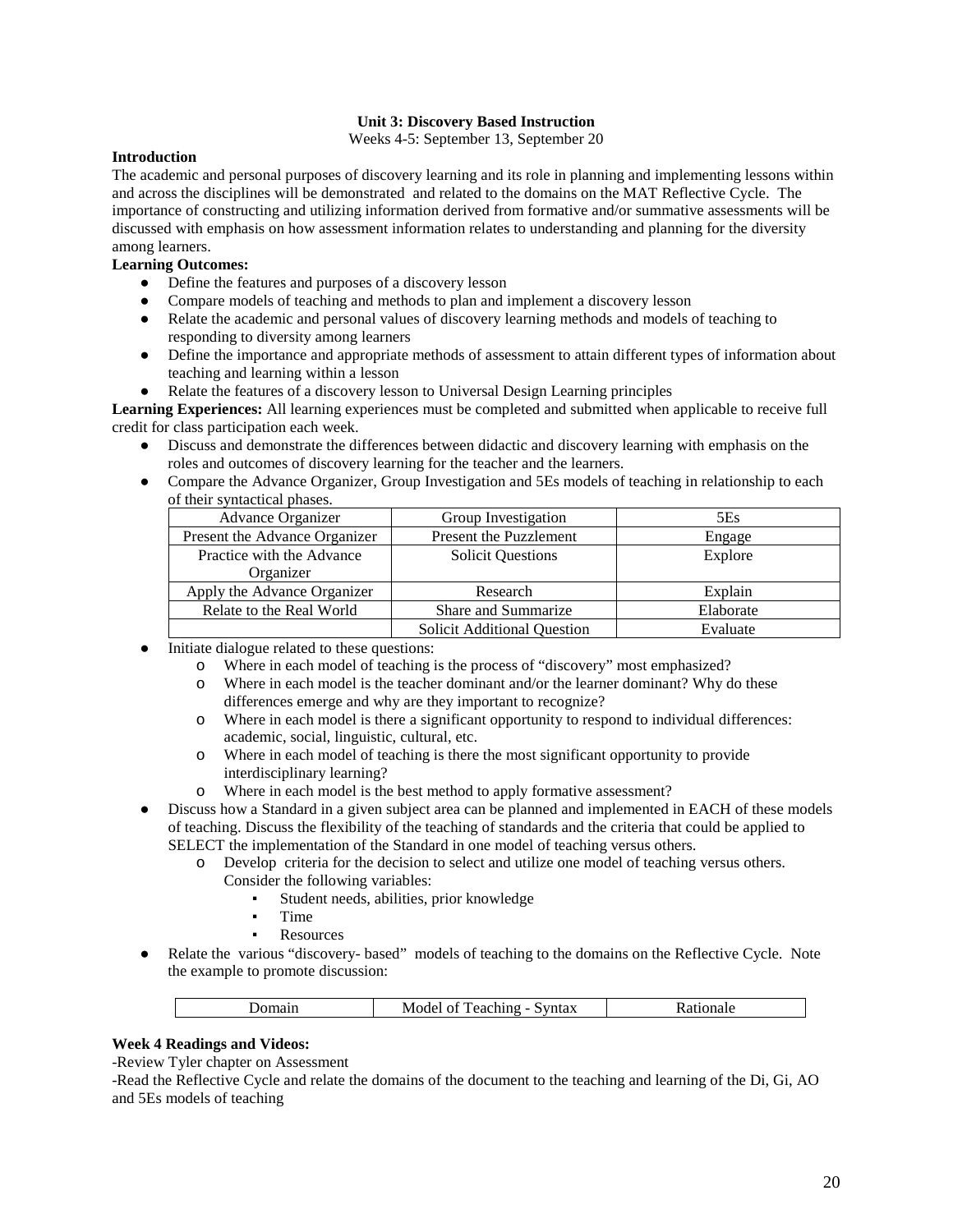# **Unit 4: Play and its Relationship to Learning, SEL and Culturally Responsive Teaching**

Weeks 6-7: September 27, October 4

# **Introduction**

The importance of play as a medium for learning and teaching often is discussed with reference to students in the early years; however, the importance of play as an integrated feature of learning and teaching across all grades will be introduced and demonstrated as a feature of various models of teaching. The importance of the arts and physical education as distinct subject areas as well as their relevance in interdisciplinary experiences are stressed within this unit of study.

# **Learning Outcomes:**

- Define the importance of play and playfulness as features for learning within and across subject areas and how play can be an essential feature of responding to diversity among learners.
- Integrate the concept of play and playfulness within the syntax of the various models of teaching: direct instruction, advance organizer, group investigation and 5Es
- Recognize the utilization of the role playing model of teaching as the means of teaching a standard and In the subject areas of language arts, social studies and science.
- Adapt the VAPA and Physical Education Standards to various models of teaching.
- Defend the VAPA and Physical Education Standards as the primary focus of a lesson plan AND as the interdisciplinary features of a lesson plan.

**Learning Experiences:** All learning experiences must be completed and submitted when applicable to receive full credit for class participation each week.

- Introduce the VAPA Standards and discuss their relevance as an area of study.
	- o Demonstrate how one or more VAPA Standard(s) can become the primary objective of a lesson plan in any model of teaching.
	- o Introduce the concept of one or more VAPA Standards as an interdisciplinary feature of a lesson (or unit of study). Discuss the relationship between VAPA Standards and language arts, social studies, math and science standards.
	- o Discuss the implications of VAPA Standards and their orientation to studying art AND engaging in creative art experiences.
		- Example: Objective: Students will be able to identify and describe the relationship of the setting to the central theme of the story after reading "Call of the Wild" and locating a famous landscape that depicts the setting and share their description in both words and pictures (artistic and personal renderings) they have drawn.
- Introduce the Physical Education Standards and discuss their importance as an area of
	- o Study other than their value as performance indicators during recess, sports, etc.
	- o Discuss the relationship of physical education to the subject areas of math, science,
	- o Social studies and the arts. Note the following chart to facilitate this learning.

| <b>Physical Education</b>  | Social studies           | math                      | Science            |
|----------------------------|--------------------------|---------------------------|--------------------|
| Standard                   |                          |                           |                    |
| Students demonstrate       | Importance of social     | Developmental             | Study of the human |
| psychological and          | and physical behaviors   | physiological changes     | body               |
| sociological concepts      | in historical activities | due to age, time, weight, |                    |
| and principles that relate | such as war, politics,   | etc.                      |                    |
| to physical activity       | etc.                     |                           |                    |

- Introduce the concept of "play" as defined by Froebel, Montessori, Reggio Emilia and why play is considered to be an important variable in the teaching and learning processes. Relate the concepts of play to students' interest in gaming, etc.
	- o Demonstrate the concept play using building blocks, straws, etc. to illustrate a concept related to a Standard or objective. (Note there are techniques to illustrate play techniques of building with technology to be used online courses.)
	- o Discuss how "play" can be integrated into a model of teaching.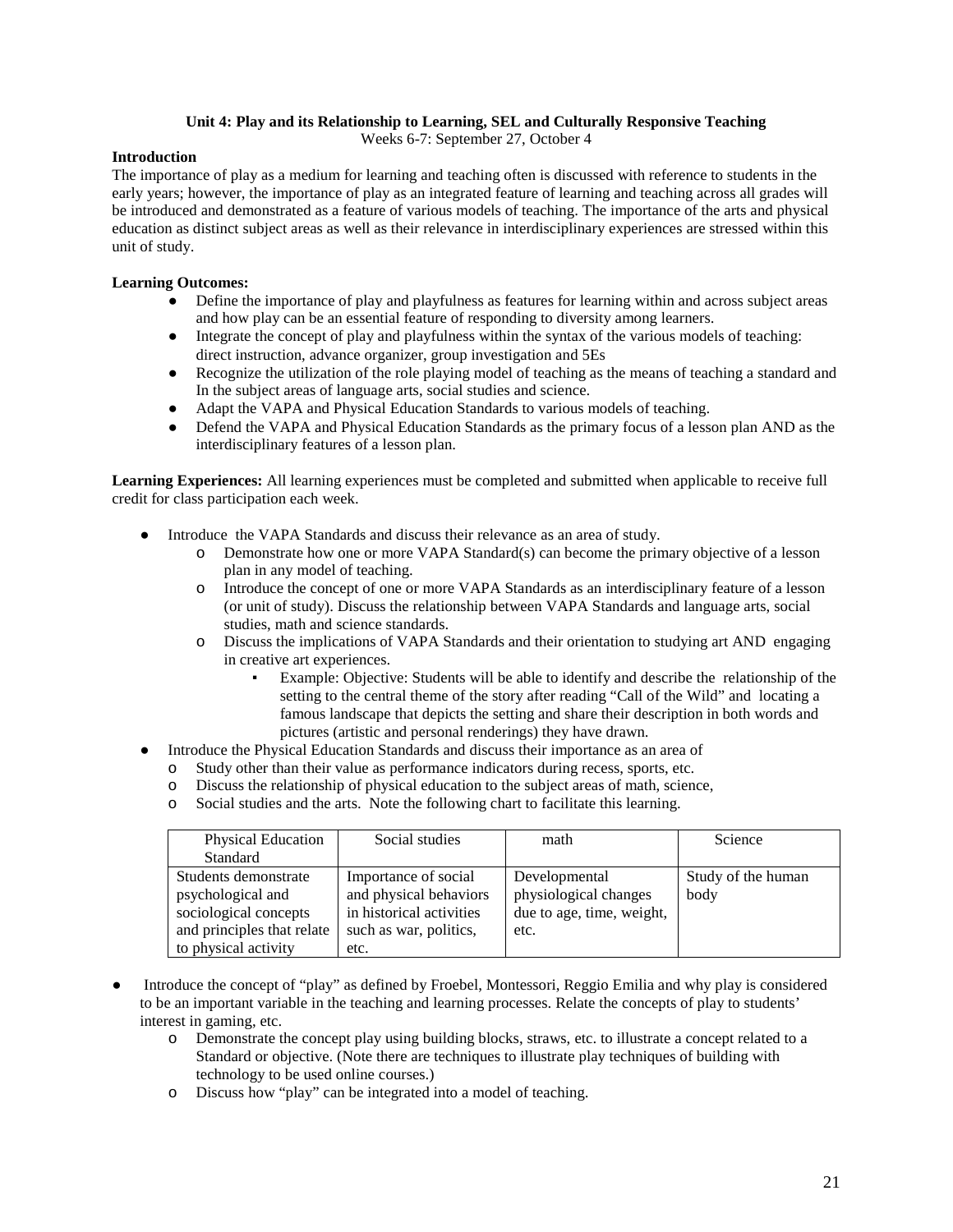| Model               | Syntax                      | Plav                         |
|---------------------|-----------------------------|------------------------------|
| Group Investigation | Research                    | Create an answer to a        |
|                     |                             | selected question            |
| 5Es                 | Explain                     | Build a model to explain the |
|                     |                             | concept                      |
| Direct Instruction  | <b>Independent Practice</b> | Dramatize the skill          |

- Introduce the purposes underlying the Roleplaying model of teaching: providing students with an opportunity for problem solving through enactment or dramatization, engaging students in collaborative/collegial work, reinforcing language development in a purposeful setting with peers.
	- o Demonstrate the roleplaying model of teaching with a standard/ objective from social studies, science or language arts
	- o Discuss the implications of the roleplaying model to respond to diversity within the classroom.
	- o Discuss how the roleplaying model facilitates interdisciplinary learning in the various syntactical areas of the model.

# **Week 6 Readings:**

-Read the article on "play" as an essential instructional strategy

- -Review VAPA Standards
- -Review Physical Education Standards
- -Review materials on VAPA- LACOE Teal modules

# **Week 7 Readings and Videos**

Review assigned VAPA videos- LACOE Teal modules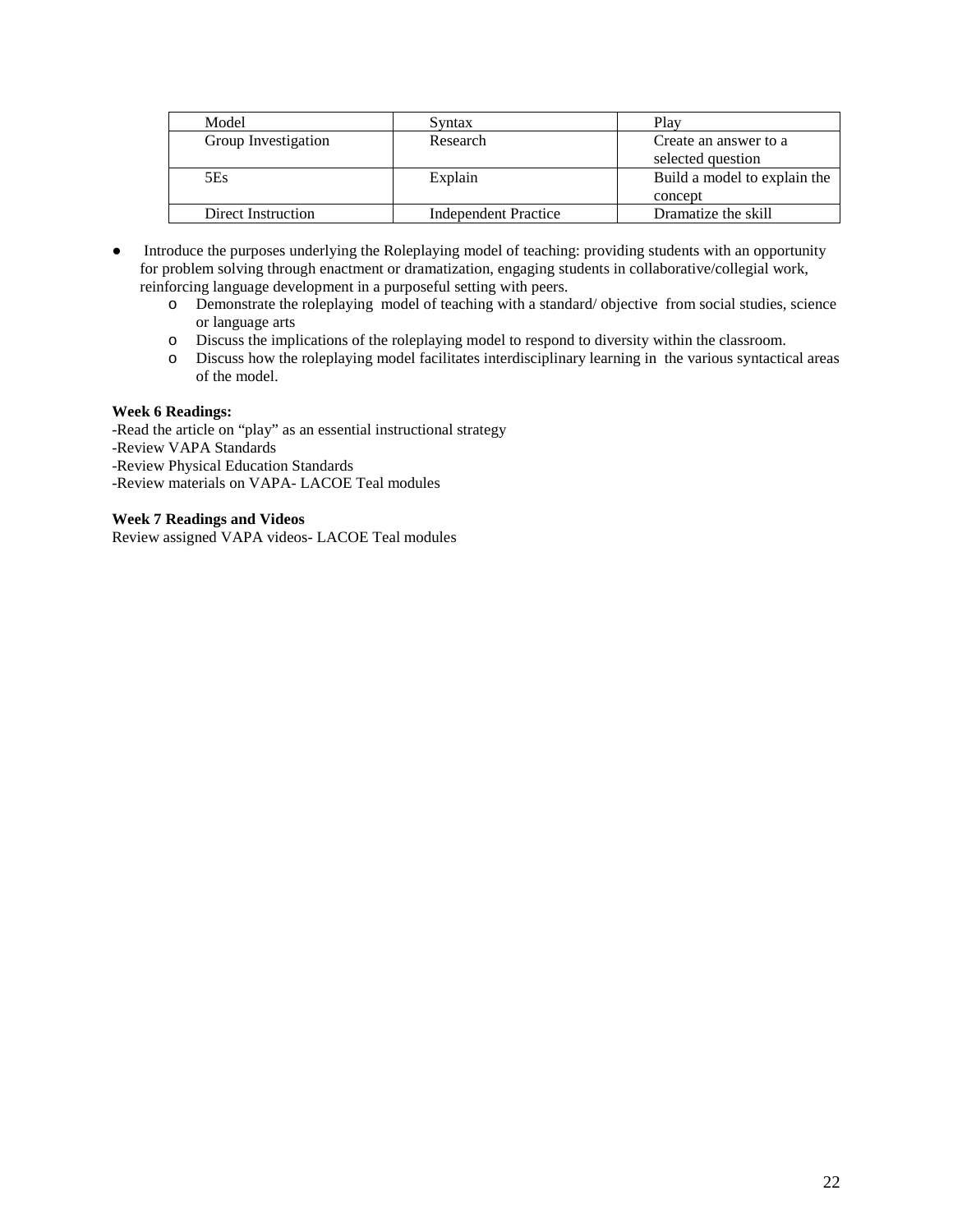# **Unit 5: Critical, Creative, Problem Solving and Logic Thinking Skills**

Weeks 8-9: October 11, October 18

# **Introduction**

The purpose and design of the Key Assessment will be introduced and discussed as an assignment that involves reflection and demonstration of concepts and skills related to "becoming a practicing professional A review of critical, creative, problem solving and logic skills and their relationship to the subject areas of math, science, language arts and social studies will be integrated into lesson plans aligned to the models of teaching. The interdependence between establishing the classroom environment and defining classroom management expectations will be discussed with the implications of how the environmental structure of a classroom affects academic, social and emotional behaviors and accommodates the diversity among learners

# **Learning Outcomes:**

- Identify the structures such as learning and interest centers, bulletin boards and seat arrangement and their effects on academic and social/emotional development of students.
- Define the difference academic and social/emotional outcomes derived from various types of classroom management strategies.
- Define and apply the skills of critical, creative, problem solving and logic to the development of subject area standards in language arts, social studies, math and science and objectives, interdisciplinary learning and models of teaching
- Initiate the development of the Key Assessment.

**Learning Experiences:** All learning experiences must be completed and submitted when applicable to receive full credit for class participation each week.

- Define the purposes and the elements of the Key Assessment. Discuss the Domains on the Reflective Cycle and how to address them within the development and context of the Key Assessment.
- Discuss the implications of the Key Assessment for interviewing and attaining a position as a teacher.
- Identify the skills relative to each of the major categories of "thinking skills:" logic, problem solving, creative and critical thinking.
	- o Relate the skill categories to other systems of skill classification such as Anderson/Krathwal Taxonomy
	- o Create clusters that organize the major skills of the discipline and a skills that introduce and/or reinforce the skills of critical, creative, problem solving and/or logic.
	- o Example:
	- Reading skill summarize : related to relate (critical thinking) related to combine (creative thinking)
	- o Identify where in the syntax of each model (Direct Instruction, Group Investigation, Advance Organizer, 5Es) would be the appropriate placement to teach and learn one or more of the critical, creative, logic, or problem solving thinking skills.
	- o Justify why the thinking skill is appropriately placed and its implications to respond to EL, SPED and Gifted Learners.
	- o Example:
	- o Direct Instruction Structured, Guided and/or Independent Practice
	- Group Investigation- Research and Share/Summarize
	- o Advance Organizer Relate to the World
	- o 5Es Explain, Elaborate, Evaluate
- Demonstrate the develop of a learning center focused on a theme that has a set of accompanying task cards that provide interdisciplinary learning experiences related to the selected theme.
	- o Discuss how the learning center structure utilized in a classroom provides students of differing abilities, needs, interest with the opportunities to have differentiated learning experiences.
	- o Provide students with materials to work in groups to design a learning center focused on interdisciplinary learning of a theme.
	- o Allocate time for students in each group to share their learning
	- o center and to duplicate each of the learning centers for class
	- members.
- Delineate the many and varied set of classroom management strategies. Discuss the implications of these strategies for social/emotional development, college readiness, differentiation among the diversity of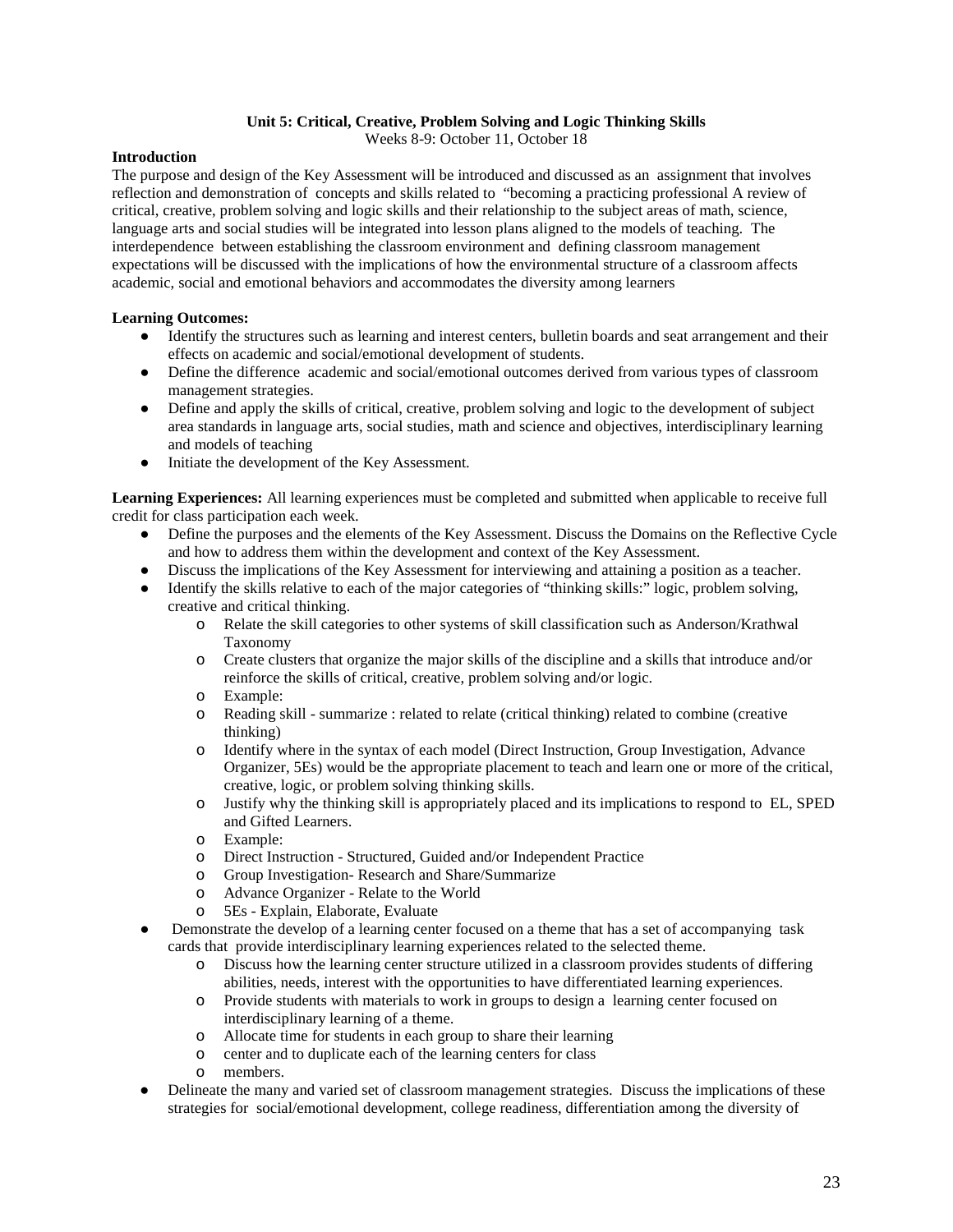learners, philosophy of education and learning theories such as Constructivism, Socio-Culturalism, Behaviorism, etc..

| Strategy                  | Social/Emotional | Diversity | Philosophy |
|---------------------------|------------------|-----------|------------|
| proximity                 |                  |           |            |
| Wait time                 |                  |           |            |
|                           |                  |           |            |
| Problem solving           |                  |           |            |
| Rewards                   |                  |           |            |
|                           |                  |           |            |
| "The Look"                |                  |           |            |
| <b>Color Card Turning</b> |                  |           |            |
| Contract                  |                  |           |            |

● Review various types of differentiation: strategies such as pacing, reinforcement, individualization, replacement, etc. and how these strategies have the potential to positively and negatively affect SPED, gifted, EL students, content and skill acquisition, and the teaching/earning process.

# **Week 8 Readings:**

Article on differentiation Article on classroom management Article on learning centers Review Key Assessment #4 Capstone Assignment

# **Week 9 Readings and Videos**

Read the article describing the Socratic Seminar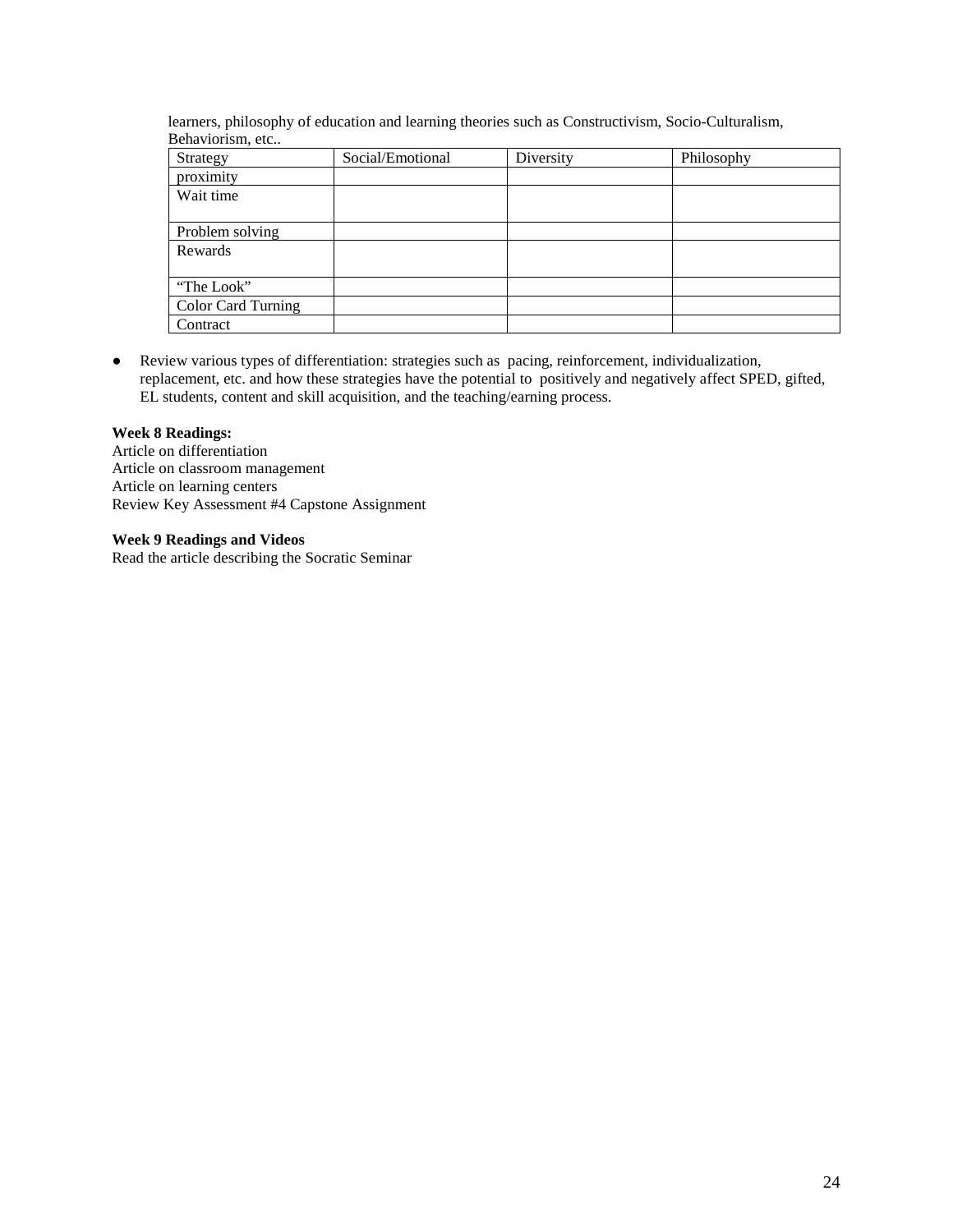# **Unit 6: The Art of Discussion**

Weeks 10-11: October 25, November 1

# **Introduction**

The importance of teaching students how to engage in the "art of discussion" is one of the important aims of both the teaching and learning processes and will be demonstrated and practiced in relationship to the Socratic Seminar model of teaching. Recognizing the importance and integration of critical and creative thinking skills, the value of utilizing open and closed questioning methods and language development strategies will be practiced as contributing factors in developing the "art of discussing." An introduction to the myriad of issues that confront teachers and administrators at the curriculum, instructional, and professional levels will be introduced and discussed to prepare candidates for their entry into the field of teaching.

# **Learning Outcomes:**

- Define the importance of preparing students to be a discussant and leader and/or follower in a discussion related to academic, social and persal issues.
- Plan and implement a Socratic Seminar lesson and define how this model of teaching has applicability for social studies, science, math and language arts discussions.
- Defend the concept that the Socratic Seminar model of teaching is relevant to the planning and implementing of interdisciplinary teaching and learning.
- Identify the skills that can be reinforced within the context of the Socratic Seminar model of teaching.
- Recognize the many and varied areas related to the function of the school, teacher, students and parents that facilitate and/or hinder its effectiveness to attain the mission and goals defined for the district schools, and classrooms.

**Learning Experiences:** All learning experiences must be completed and submitted when applicable to receive full credit for class participation each week.

- Introduce the philosophy that undergirds the development and practice of the Socratic Seminar model of teaching: history related to Socrates, importance to become a discussant and relating the concept of discussion to debate.
	- o Demonstrate a Socratic Seminar lesson with some students while other students observe and record responses to these questions:
		- How does the Socratic Seminar model of teaching affect the social/emotional interactions among learners?
		- How does the Socratic Seminar provide for attending to the diversity among learners?
		- How does the Socratic Seminar affect the teaching and learning of subject area State Standards: content, skills, research and products?
		- Wat specific planning and implementation attributes does the teacher need to consider to be effective as an instructor of the Socratic Seminar model of teaching?
		- How does the Socratic Seminar model of teaching relate to other models of teaching in terms of reinforcing skill acquisition, language development,
		- Interdisciplinary learning?
- Introduce the various issues that confront teachers and administrators (principals, supervisors, coaches, etc.) and use these issues to creatively problem solve.
	- o Consider utilizing the issues that confront teachers and administrators (principals, supervisors, coaches, etc.) as the content to initiate discussion in the context of implementing a Socratic Seminar.
	- o Relate the issues to be discussed to the MAT Domains on the Reflective Cycle. Primarily relate resolution to the Domain of Advocacy.
	- o Note the list of issues that can be discussed and engage students to add to the list from issues they have confronted during their student teaching experiences
		- A. present in the Faculty Room overhearing teachers negatively discuss a student
		- B. encountering a colleague who has a different point of view about the nature of how Standards should be taught to students
		- C. told by the principal that the models of teaching are not part of the Teacher Edition assigned to the grade
		- D. disagreement with school policy on behavior management
		- E. colleague states that child is abused at home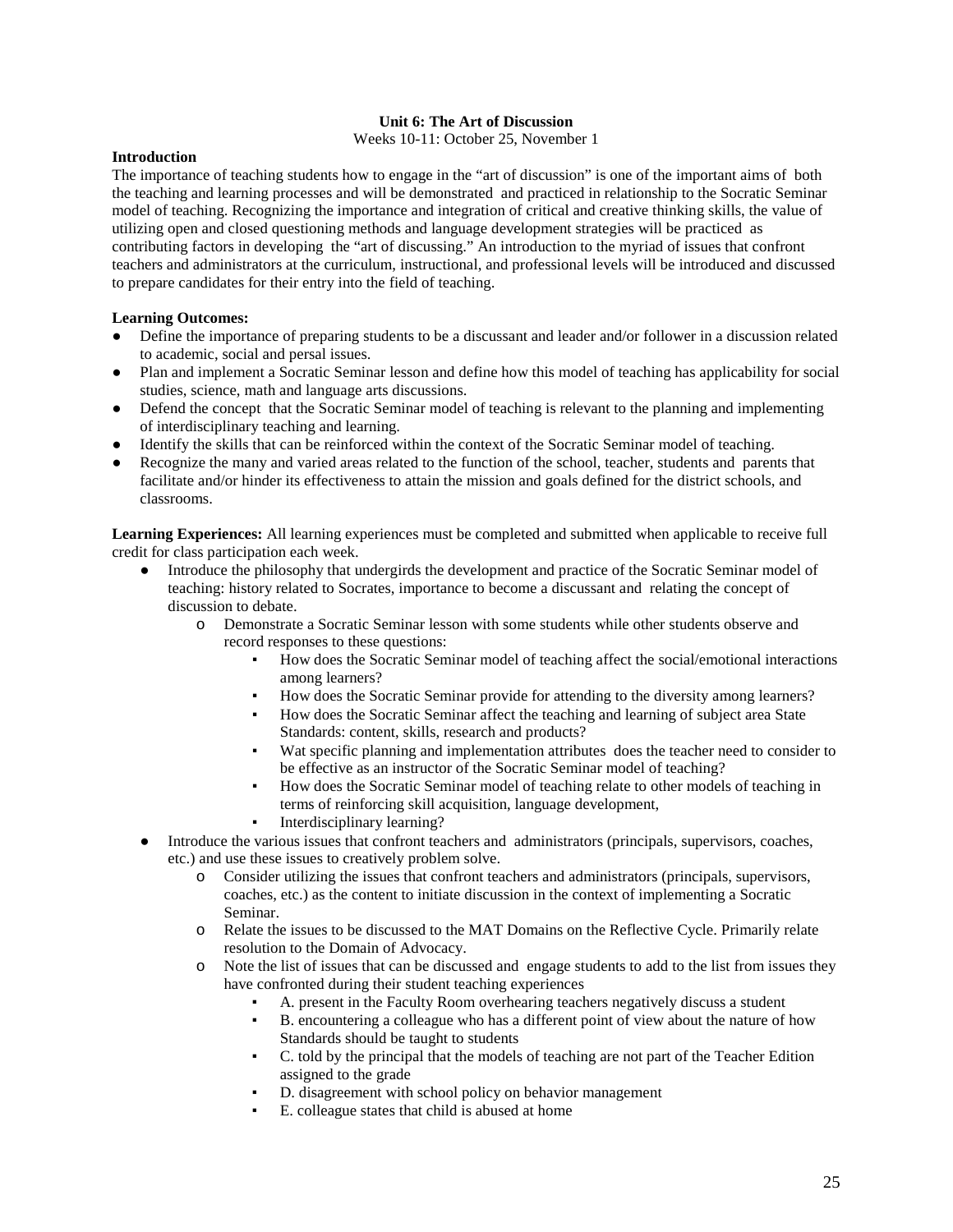- F. parent says that child is not succeeding at school because of poor teaching
- G. students are complaining that the work is "boring"
- H. Supervisor observes in classroom and says that teacher is too nice and too easy on the students.
- I. Principal and colleagues state that the pacing plan is the guide to sequence ALL learning.

# **Week 1 Readings:**

Article on socractic seminar

Article on issues during the first year of teaching (L. Darling-Hammond) Revisit reading from EDUC672- Jeff Zwiers, constructive conversations (also available in the Toolbox)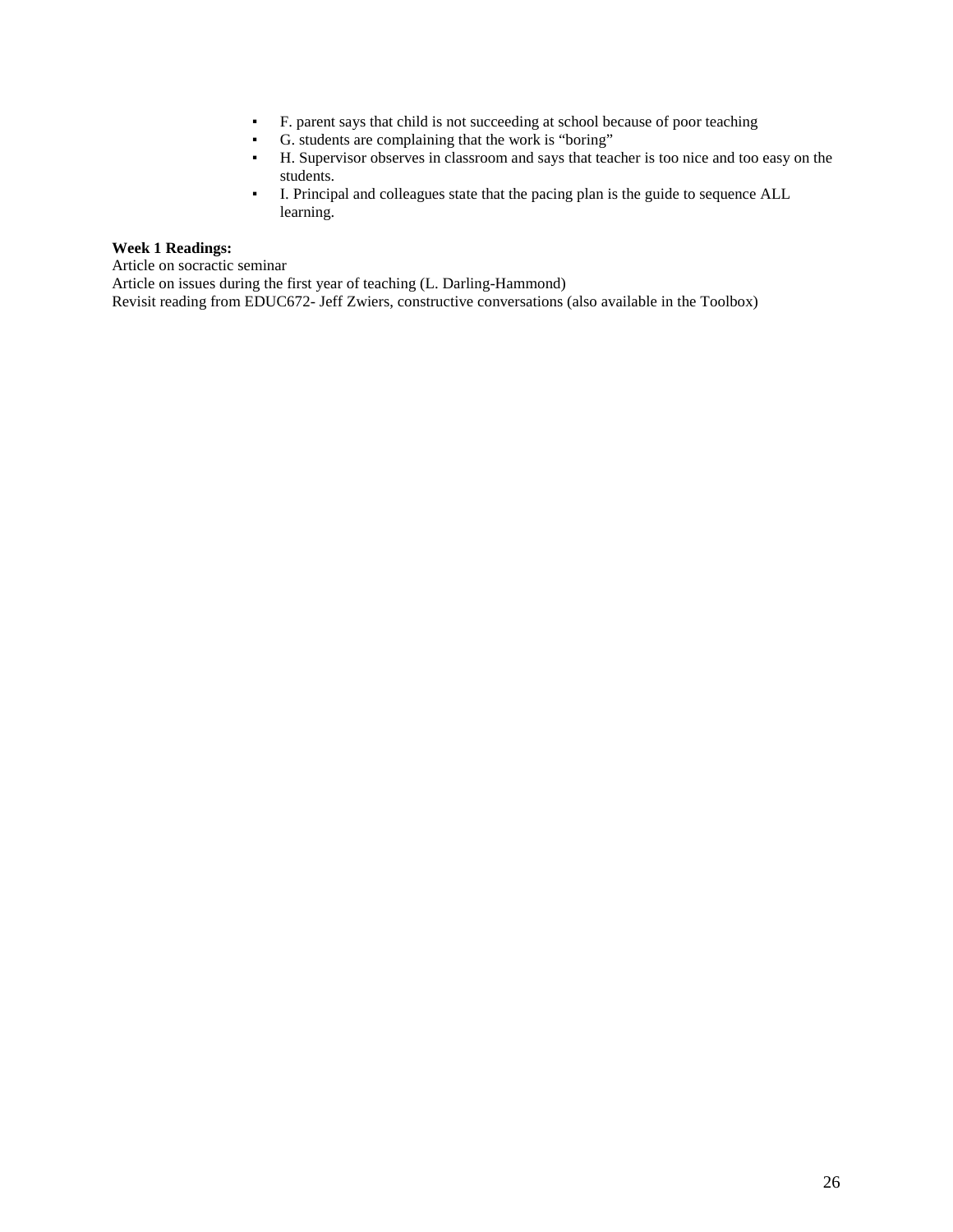# **Unit 7: Redesigning "State-approved" Materials**

Weeks 12-13: November 8, November 15

# **Introduction**

The relationship between the planning and implementation of commercialy and teacher-prepared materials will be discussed with the purpose of determining the compatible relationship between the two types of materials to meet the needs, interests and abilities of learners. and the expectations of the grade level.

# **Learning Outcomes:**

- Define and defend the features of commercially prepared grade/subject specific curriculum materials that introduce, reinforce and/or extend BOTH the State expectations and teacher/student expectations for learning and achievement.
- Redesign lesson plan from a textbook teacher's edition into a model of teaching that appropriately responds to the diversity among learners within the classroom AND the feasibility of interdisciplinary learning.

**Learning Experiences:** All learning experiences must be completed and submitted when applicable to receive full credit for class participation each week.

Examine a set of grade level subject specific commercially prepared materials to identify their relationships to these criteria:

| Subject Area | Support for      | Support for        | Support for |
|--------------|------------------|--------------------|-------------|
| Type of      | Subject          | Differentiation    | Language    |
| Material     | <b>Standards</b> | for Students       | Development |
|              |                  | <b>Differences</b> |             |

- Redesign a commercial teacher's edition lesson into a selected model of teaching and be able to justify the reconstruction of the lesson using these criteria:
	- maintenance of the original objective and outcomes of the commercially prepared lesson
	- degree to which the redesign of the lesson supports diversity among learners: EL, Gifted, SPED
	- ability to expand the teaching AND learning opportunities for teachers and students
	- relationship of the redesigned lesson to the room environment and classroom management expectations
	- degree to which the redesign lesson responds to the community as well as the district and school expectations
	- ability of the redesigned lesson to expand the students' social/emotional development
	- ability of the redesigned lesson to reinforce the MAT Domains on the Reflective Cycle
	- relationship of the redesigned lesson to the edTPA criteria and California TPE standards.

# **Week 12 Readings:**

-Read an article relevant to contemporary view of teaching

-Read hand-out on UDL (available in the toolbox)

-Read overview of MTSS (available in the toolbox)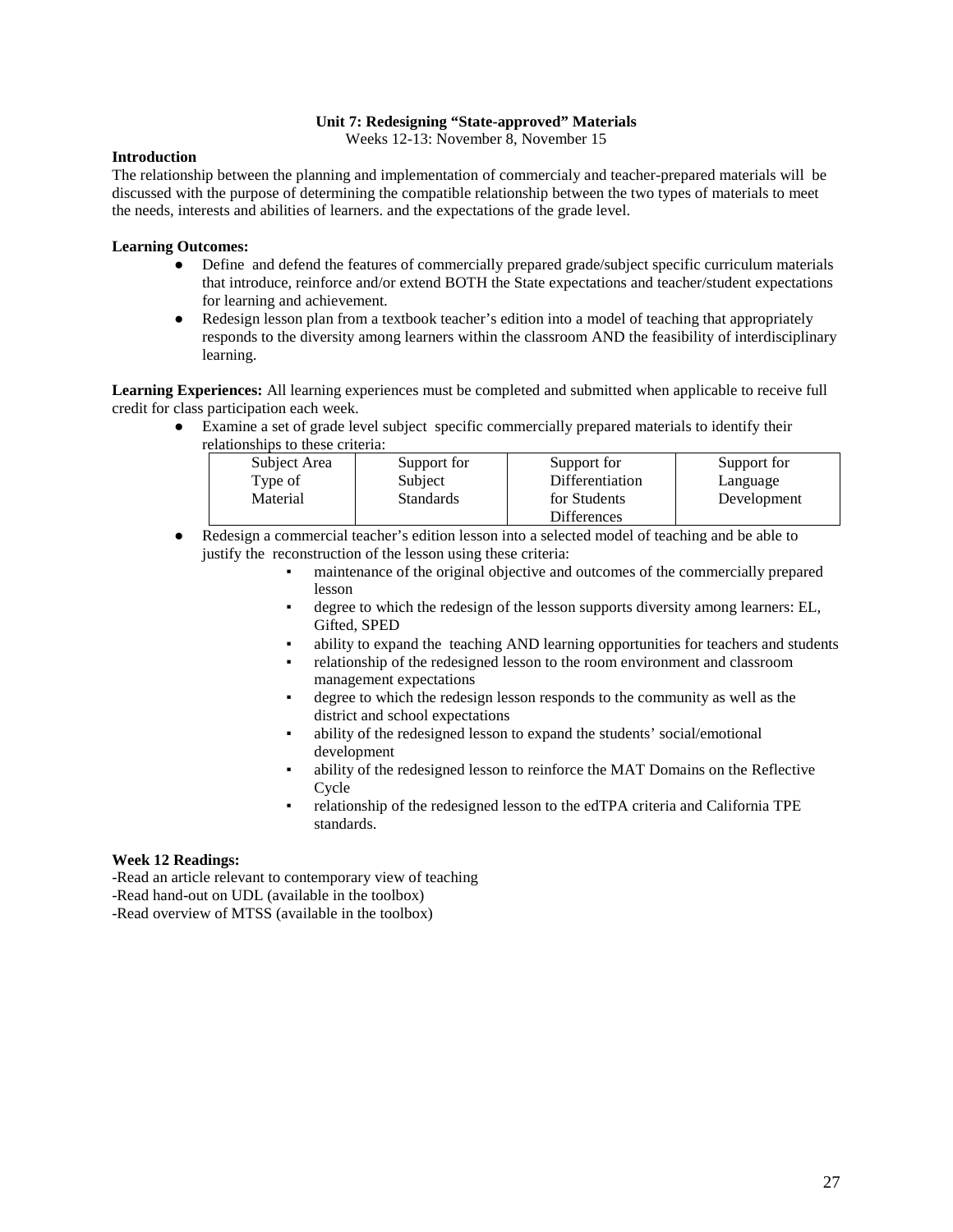# **Unit 8: Advocacy and Leadership**

Weeks 14-15: November 22, November 29

# **Introduction**

The role of the "Teacher As Advocate" is discussed with emphasis on the implications of how and why assuming the role of an advocate is an important attribute to becoming a "professional " educator.

### **Learning Outcomes:**

- Define the role and importance of being an advocate for teaching and learning.
- Outline the procedural and professional relationships related to conducting a parent/teacher conference and its outcomes to be attained from the conference for parent, student and teacher.

**Learning Experiences:** All learning experiences must be completed and submitted when applicable to receive full credit for class participation each week.

- Reference the concept of Advocacy to the Domains on the MAT Reflective Cycle.
- Discuss the relationship between the concept of leadership and advocate.
- Articulate the many and different roles of the advocate: speaker, coach, respondent, leader, follower. Note definitions among the similarities and differences that each of these roles as an advocate requires. For example, an"advocate respondent" shares the need for information as does an "advocate leader."
- Demonstrate the multiple roles of an advocate utilizing the Role Playing model of teaching
- Reference the multiple philosophies of teaching and identify and relate them to the teacher's role as an advocate.
- Introduce the purposes and procedures that underscore the planning and implementation of a parent/teacher conference.
- Discuss the protocol for an appropriate interaction between parents and teacher.
- Discuss what appropriate evidence can and should be available to parents.
- Identify the positive consequences for asking students to attend the parent/teacher conference.
- Discuss the implications of formal and informal designated parent/teacher conferences.
- Identify the documentation appropriate to share during the parent/teacher conference.
- Identify appropriate follow-up written and/or verbal contact as a consequence of the parent conference.
- Define similarities and differences among parent/teacher conferences regarding an EL, Gifted and/or SPED student.
- Demonstrate and assess at least two mock parent/teacher conferences.

# **Week 14 Readings:**

Article on parent/teacher interactions Review the article by Seymore Sarasan "Teaching as A Performing Art."

Exit Interview (Week 15)- NO CLASS, ATTEND YOUR EXIT INTERVIEW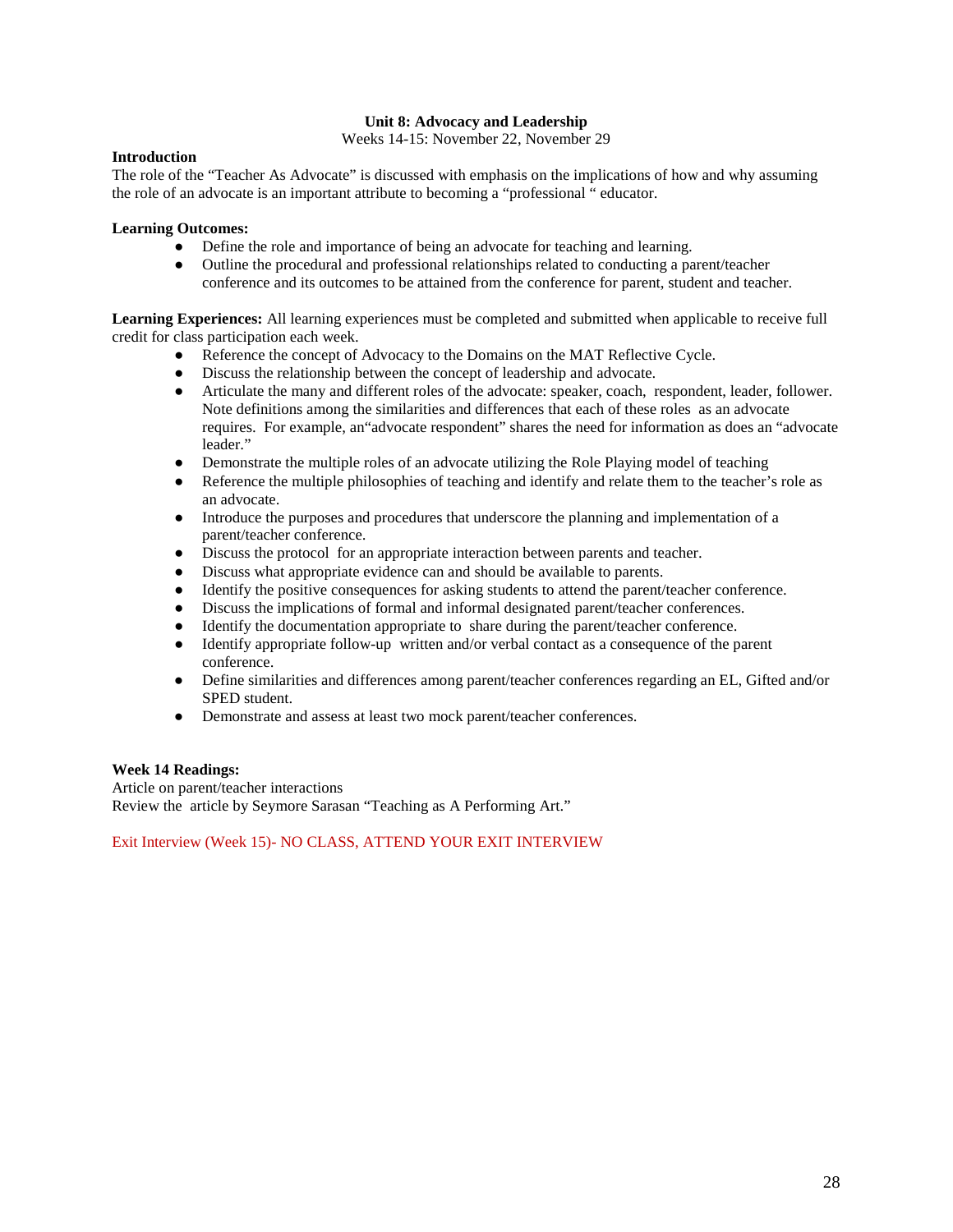# **Alignment with Academic Standards and Expectations – Teaching Performance Expectations (Adopted June 2016)**

The Teaching Performance Expectations (TPEs) describe the set of knowledge, skills, and abilities that candidates for a Multiple or Single Subject Teaching Credential are expected to demonstrate. While linked to a core set of California State Standards for the Teaching Profession, all students seeking a credential will be required to show evidence of meeting these expectations. The standards and Teaching Performance Expectations addressed include:

| <b>TPE</b>                         | Unit    | I or R     | <b>Description</b>                                       | <b>Assessment</b>                                          |
|------------------------------------|---------|------------|----------------------------------------------------------|------------------------------------------------------------|
| TPE #1: Engaging                   | $1 - 8$ | Reinforced | Beginning teachers                                       | Reflective Teaching Events (1-3)                           |
| and supporting all                 |         |            | understand and value the                                 | Reflective Focus Video                                     |
| students in learning               |         |            | socioeconomic, cultural, and                             | Summative Assessment- Mini-unit                            |
|                                    |         |            | linguistic background, funds                             |                                                            |
|                                    |         |            | of knowledge, and                                        |                                                            |
|                                    |         |            | achievement expectations of                              |                                                            |
|                                    |         |            | students, families, and the                              |                                                            |
|                                    |         |            | community and use these                                  |                                                            |
|                                    |         |            | understandings not only                                  |                                                            |
|                                    |         |            | within the instructional                                 |                                                            |
|                                    |         |            | process but also to establish                            |                                                            |
|                                    |         |            | and maintain positive                                    |                                                            |
|                                    |         |            | relationships in and outside                             |                                                            |
|                                    | $1-8$   | Reinforced | the classroom.                                           |                                                            |
| TPE#2: Creating<br>and maintaining |         |            | Beginning teachers create<br>healthy learning            | Reflective Teaching Events (1-3)<br>Reflective Focus Video |
| effective                          |         |            | environments by promoting                                | Summative Assessment- Mini-unit                            |
| environments for                   |         |            | positive relationships and                               |                                                            |
| student learning                   |         |            | behaviors, welcoming all                                 |                                                            |
|                                    |         |            | students, using routines and                             |                                                            |
|                                    |         |            | procedures that maximize                                 |                                                            |
|                                    |         |            | student engagement,                                      |                                                            |
|                                    |         |            | supporting conflict                                      |                                                            |
|                                    |         |            | resolution, and fostering                                |                                                            |
|                                    |         |            | students' independent and                                |                                                            |
|                                    |         |            | collaborative learning.                                  |                                                            |
| <b>TPE #3:</b>                     | $1 - 8$ | Reinforced | Beginning teachers use                                   | Reflective Teaching Events (1-3)                           |
| Understanding and                  |         |            | subject matter knowledge to                              | Reflective Focus Video                                     |
| organizing subject                 |         |            | plan, deliver, assess and                                | Summative Assessment- Mini-unit                            |
| matter for student                 |         |            | reflect on content-specific                              |                                                            |
| learning content                   |         |            | instruction for all students,                            |                                                            |
| specific pedagogy                  |         |            | consistent with the                                      |                                                            |
|                                    |         |            | California State Standards in                            |                                                            |
|                                    |         |            | the content area(s) of their                             |                                                            |
|                                    |         |            | credential(s).                                           |                                                            |
| TPE #4: Planning                   | $1 - 8$ | Reinforced | Beginning teachers access                                | Reflective Teaching Events (1-3)                           |
| instruction and                    |         |            | and apply knowledge of                                   | Reflective Focus Video                                     |
| designing learning<br>experiences  |         |            | students' prior achievement<br>and current instructional | Summative Assessment- Mini-unit                            |
|                                    |         |            | needs; knowledge of                                      |                                                            |
|                                    |         |            | effective instructional                                  |                                                            |
|                                    |         |            | techniques for supporting                                |                                                            |
|                                    |         |            | the academic language                                    |                                                            |
|                                    |         |            | needs of all students, the                               |                                                            |
|                                    |         |            | specific language needs of                               |                                                            |
|                                    |         |            | students whose first                                     |                                                            |
|                                    |         |            | language is English, English                             |                                                            |